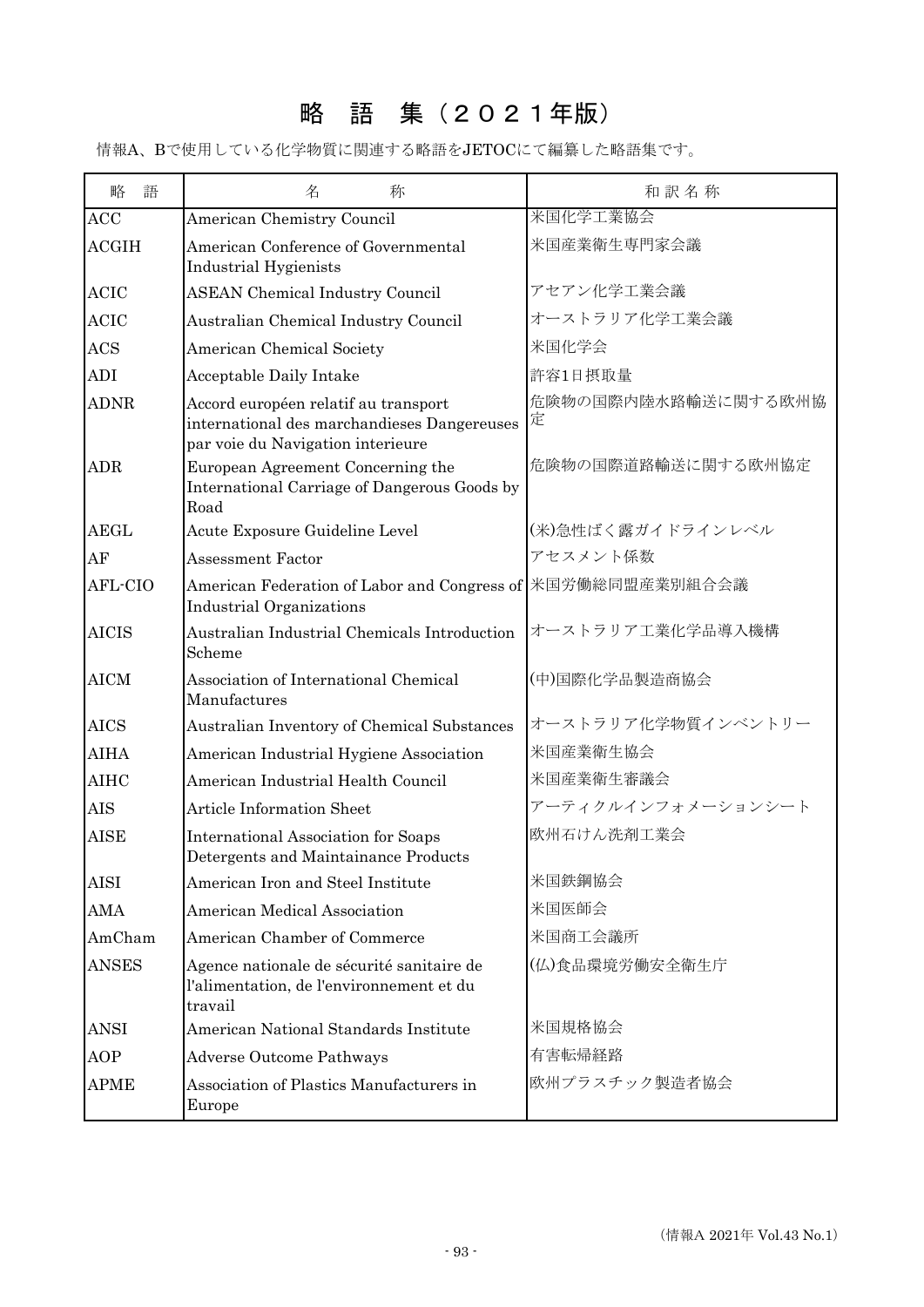| 語<br>略       | 名<br>称                                                                                                           | 和訳名称                           |
|--------------|------------------------------------------------------------------------------------------------------------------|--------------------------------|
| AQSIQ        | General Administration of Quality<br>Supervision, Inspection and Quarantine of the<br>People's Republic of China | (中)国家質量監督検験検疫総局(2018年改正<br>前)  |
| <b>AREC</b>  | Act on the Registration and Evaluation of<br>Chemical Substances (K-REACH)                                       | (韓)化学物質の登録及び評価等に関する法<br>律(化評法) |
| <b>ARfD</b>  | Acute Reference Dose (Concentration)                                                                             | 急性参照用量(濃度)                     |
| <b>ASSE</b>  | American Society of Safety Engineers                                                                             | 米国安全技術者協会                      |
| <b>ASTM</b>  | American Society for Testing and Materials<br>(現在)ASTM International                                             | 米国材料試験協会(現在ASTMインターナ<br>ショナル)  |
| <b>ATSDR</b> | Agency for Toxic Substances and Disease<br>Registry                                                              | (米)有害物質・疾病登録局(HHS)             |
| <b>AWWA</b>  | <b>American Water Works Association</b>                                                                          | 米国水道協会                         |
| <b>BACT</b>  | Best Available Control Technology                                                                                | 利用可能な最高の管理技術                   |
| <b>BAF</b>   | <b>Bioaccumulation Factor</b>                                                                                    | 生物蓄積係数                         |
| <b>BAFU</b>  | Bundesamt für Umwelt                                                                                             | (スイス)連邦環境局                     |
| <b>BAG</b>   | Bundesamt für Gesundheit                                                                                         | (スイス)連邦保健局                     |
| <b>BAT</b>   | <b>Best Available Technology</b>                                                                                 | 利用可能な最高の技術                     |
| <b>BAT</b>   | Biologische Arbeitsplatz-toleranzwerte                                                                           | (独)生物学的作業場許容値(DFG)             |
| <b>BAuA</b>  | Bundesanstalt für Arbeitsschutz und<br>Arbeitsmedizin                                                            | (独)連邦労働保護労働医学局                 |
| <b>BCF</b>   | <b>Bioconcentration Factor</b>                                                                                   | 生物濃縮係数                         |
| <b>BDAT</b>  | Best Demonstrated Available Technology                                                                           | (米)実証された利用可能な最高の技術<br>(RCRA)   |
| <b>BDI</b>   | Bundesverband der Deutschen Industrie                                                                            | ドイツ産業連盟                        |
| <b>BEI</b>   | Biological Exposure Index                                                                                        | 生物学的ばく露指標                      |
| <b>BfC</b>   | Bundesstelle für Chemikalien                                                                                     | (独)連邦化学品部                      |
| <b>BfR</b>   | Bundesinstitut für Risikobewertung                                                                               | (独)連邦リスクアセスメント研究所              |
| <b>BGA</b>   | Bundesgesundheitsamt                                                                                             | (独)連邦保健局                       |
| <b>BMD</b>   | <b>Benchmark Dose</b>                                                                                            | ベンチマーク用量                       |
| <b>BMDL</b>  | Benchmark Dose Lower Confidence Level                                                                            | ベンチマーク用量95%信頼下限値               |
| <b>BMF</b>   | <b>Bio Magnification Factor</b>                                                                                  | 食物連鎖による生物蓄積係数                  |
| <b>BMU</b>   | Bundesministerium für Umwelt, Naturschutz<br>und Reaktorsicherheit                                               | (独)連邦環境・自然保護・原子力安全省            |
| BoA          | <b>Board of Appeal</b>                                                                                           | (欧)上訴委員会                       |
| <b>BPC</b>   | <b>Biocidal Products Committee</b>                                                                               | (欧)殺生物性製品専門委員会                 |
| <b>BPD</b>   | <b>Biocidal Products Directive</b>                                                                               | (欧)殺生物性製品指令                    |
| <b>BPR</b>   | <b>Biocidal Products Regulation</b>                                                                              | (欧)殺生物性製品規則                    |
| <b>BPT</b>   | <b>Best Practicable Technology</b>                                                                               | 実施可能な最高の技術                     |
| <b>BSI</b>   | <b>British Standards Institution</b>                                                                             | 英国規格協会                         |
| C & L        | Classification and Labelling                                                                                     | 分類及び表示                         |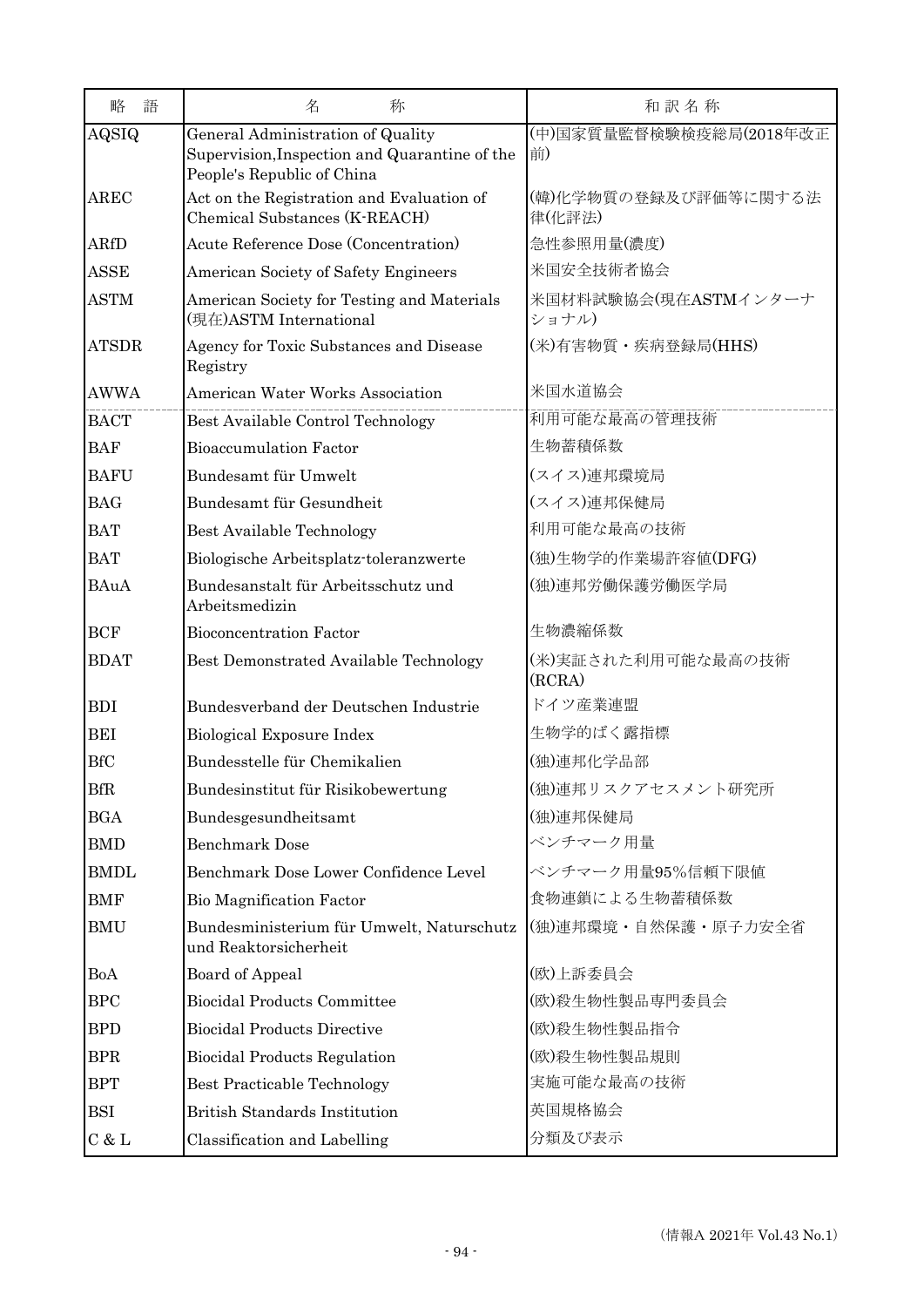| 略<br>語                  | 名<br>称                                                                                                | 和訳名称                                            |
|-------------------------|-------------------------------------------------------------------------------------------------------|-------------------------------------------------|
| CA                      | <b>Competent Authority</b>                                                                            | (欧)所管当局                                         |
| CAA                     | Clean Air Act                                                                                         | (米)大気清浄法                                        |
| CAIR                    | Comprehensive Assessment Information Rule                                                             | (米)包括的評価情報規則(TSCA8a)                            |
| CAP                     | Compliance Audit Program                                                                              | 遵守監査プログラム                                       |
| CARACAL                 | Competent Authorities for REACH and CLP                                                               | REACH及びCLP規則の所管当局                               |
| CAS                     | <b>Chemical Abstracts Service</b>                                                                     | ケミカル・アブストラクツ・サービス                               |
| <b>CBI</b>              | Confederation of British Industry                                                                     | 英国工業連盟                                          |
| <b>CBI</b>              | Confidential Business Information                                                                     | 企業秘密情報                                          |
| <b>CCFA</b>             | Codex Committee on Food Additives                                                                     | 食品添加物規格委員会                                      |
| <b>CCNE</b>             | National Consultative Bioethics Committee                                                             | (仏)国家生命倫理諮問委員会                                  |
| CCO                     | Chemical Control Order                                                                                | (比)化学品管理命令                                      |
| <b>CCOHS</b>            | Canadian Centre for Occupational Health and (加)労働安全衛生センター<br>Safety                                   |                                                 |
| <b>CDAT</b>             | <b>Chemical Data Access Tool</b>                                                                      | (米)化学品データアクセスツール                                |
| CDC                     | Center of Disease Control and Prevention                                                              | (米)疾病予防対策センター(HHS)                              |
| CDR                     | Chemical Data Reporting                                                                               | (米)化学品データ報告                                     |
| CDX                     | Central Data Exchange                                                                                 | (米)中央データ交換                                      |
| CEC                     | Commercial Evaluation Category (Permit)                                                               | (豪)商業的評価 (許可証)                                  |
| <b>CEFIC</b><br>(Cefic) | European Chemical Industry Council<br>(仏語)Conseil Européen des Fédérations de<br>l'Industrie Chimique | 欧州化学工業連盟                                        |
| <b>CEN</b>              | European Committee for Standardization                                                                | 欧州標準化委員会                                        |
| <b>CEPA</b>             | Canadian Environmental Protection Act                                                                 | カナダ環境保護法                                        |
| <b>CERCLA</b>           | Comprehensive Environmental Response,<br>Compensation and Liability Act (Superfund)                   | (米)包括的環境対応補償責任法(SARAタイ<br>トルI,II)(通称:スーパーファンド法) |
| <b>CERHR</b>            | Center for the Evaluation of Risks to Human<br>Reproduction                                           | (米)ヒト生殖リスク評価センター                                |
| CFR                     | Code of Federal Regulations                                                                           | (米)連邦規則集                                        |
| ChAMP                   | Chemical Assessment and Management<br>Program                                                         | (米)化学品アセスメント管理プログラム                             |
| ChemG                   | Chemikaliengesetz                                                                                     | (スイス)化学品法                                       |
| ChemV                   | Chemikalienverordnung                                                                                 | (スイス)化学品政令                                      |
| <b>CHIP</b>             | Chemicals (Hazard Information and<br>Packaging for Supply) Regulations                                | (英)化学品(供給のための危険有害性情報及<br>び包装)規則                 |
| <b>CHIPs</b>            | <b>Chemical Hazards Information Profiles</b>                                                          | (米)化学品ハザード情報プロファイル                              |
| <b>CHPAC</b>            | Children's Health Protection Advisory<br>Committee                                                    | (米)子どもの健康保護諮問委員会                                |
| chRD                    | child-specific Reference Dose                                                                         | 子どもに特化した参照用量                                    |
| <b>CIA</b>              | Chemical Industries Association                                                                       | (英)化学工業協会                                       |
| <b>CICAD</b>            | Concise International Chemical Assessment<br>Document                                                 | 国際簡潔評価文書                                        |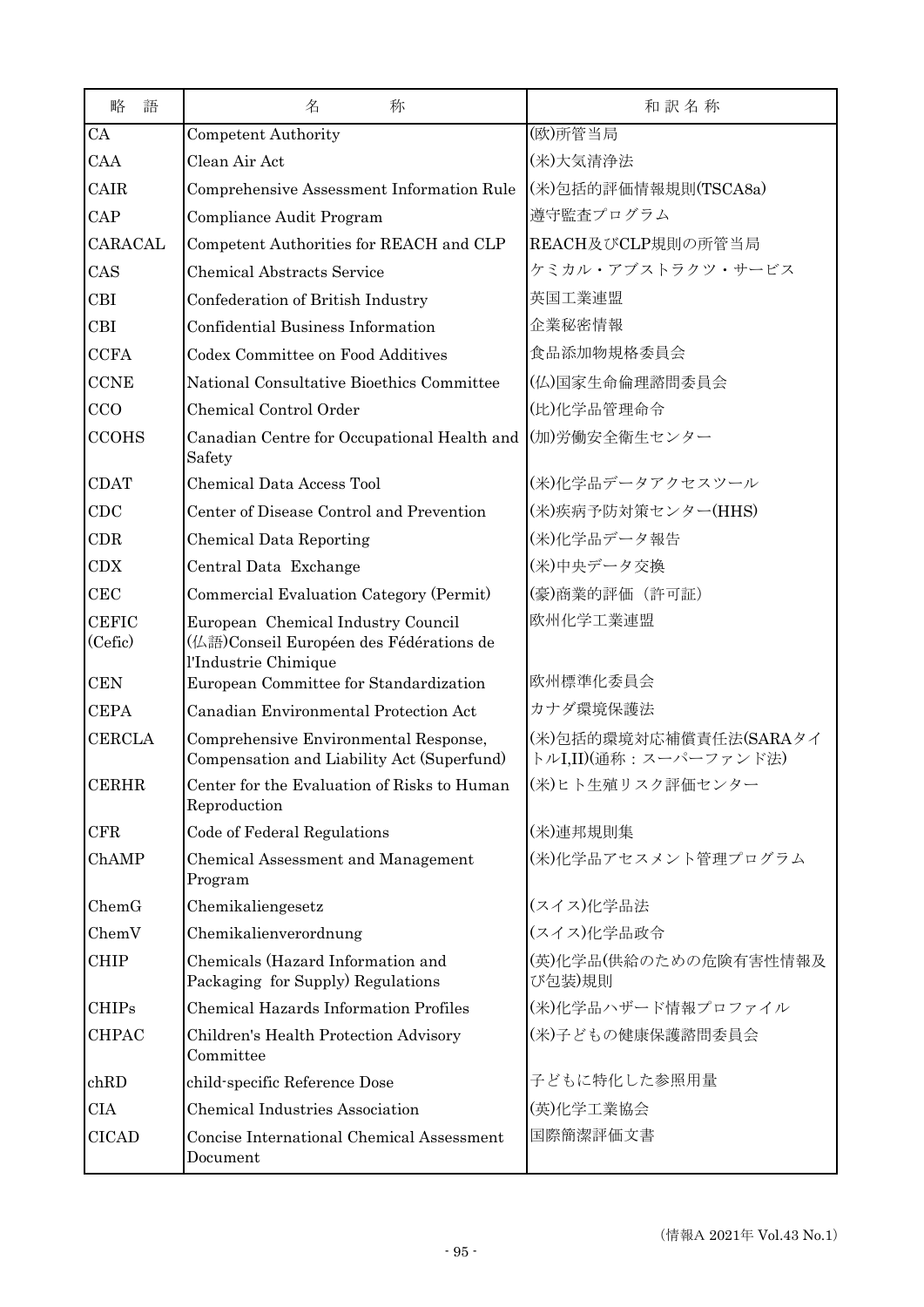| 語<br>略         | 名<br>称                                                                                                                     | 和訳名称                                             |
|----------------|----------------------------------------------------------------------------------------------------------------------------|--------------------------------------------------|
| <b>CIELAP</b>  | Canadian Institute for Environmental Law<br>and Policy                                                                     | カナダ環境法政策研究所                                      |
| <b>CIIT</b>    | Chemical Industry Institute of Toxicology<br>(組織名)Chemical Industry Institute of<br>Toxicology Centers For Health Research | (米)CIIT保健研究センター                                  |
| <b>CIM</b>     | Convention International concernant le<br>transport des Marchandies par chemins de fer                                     | 鉄道貨物輸送に関する国際合意                                   |
| <b>CLASS</b>   | Classification, Labelling And Safety Data<br>Sheet Of Hazardous Chemicals                                                  | (マレーシア)有害性化学品の分類、表示、<br>及び安全性データシート              |
| <b>CLH</b>     | Harmonized Classification and Labelling                                                                                    | 調和化された分類及び表示                                     |
| <b>CLP</b>     | Classification, Labelling and Packaging                                                                                    | 分類、表示及び包装                                        |
| <b>CMR</b>     | Carcinogenic, Mutagenic, or Toxic to<br>Reproduction                                                                       | 発がん性、変異原性又は生殖毒性                                  |
| <b>CNRS</b>    | Centre National de la Rechrche Scientifique<br>(National Center for Scientific Research)                                   | (仏)国立科学研究センター                                    |
| CoRAP          | Community Rolling Action Plan                                                                                              | (欧)共同体ローリング・アクション・プラ<br>$\overline{\mathscr{S}}$ |
| <b>COSHH</b>   | Control of Substances Hazardous to Health<br>Regulations                                                                   | (英)健康に有害な物質を制限する規則                               |
| <b>COT</b>     | Committee on Toxicity and Chemicals in Food,<br>Consumer Products and the Environment                                      | 食品・消費者製品・環境中の毒性と化学品<br>に関する委員会                   |
| <b>CPP</b>     | Prevention and Precaution Committee                                                                                        | (仏)防止予防委員会                                       |
| <b>CPR</b>     | Controlled Products Regulation                                                                                             | (加)管理製品規則                                        |
| $CPS\&Q$       | Consumer Products Safety and Quality                                                                                       | (欧)消費者製品安全品質局(旧ECB)                              |
| <b>CPSC</b>    | <b>Consumer Product Safety Commission</b>                                                                                  | (米)消費者製品安全委員会                                    |
| <b>CPSIA</b>   | Consumer Product Safety Improvement Act                                                                                    | (米)消費者製品安全性改善法                                   |
| <b>CSA</b>     | Chemical Safety Assessment                                                                                                 | (欧)化学品安全性アセスメント                                  |
| $\mathbf{CSB}$ | Chemical Safety and Hazard Investigation<br>Board                                                                          | (米)化学品安全性危険有害性調査委員会                              |
| <b>CSIN</b>    | Chemical Substances Information Network                                                                                    | 化学物質情報ネットワーク                                     |
| <b>CSPA</b>    | Consumer Specialty Products Association                                                                                    | (米)消費者特殊製品協会                                     |
| CSR            | <b>Chemical Safety Report</b>                                                                                              | (欧)化学品安全性報告書                                     |
| <b>CWA</b>     | Clean Water Act                                                                                                            | (米)水質清浄法                                         |
| <b>DAO</b>     | DENR Administrative Order                                                                                                  | (比)DENR行政命令                                      |
| <b>DBP</b>     | Disinfection Byproduct                                                                                                     | 消毒副生成物                                           |
| <b>DCG</b>     | Directors' Contact Group                                                                                                   | (欧)長官の渉外グループ                                     |
| <b>DEA</b>     | Drug Enforcement Administration                                                                                            | (米)麻薬取締局                                         |
| <b>DEFRA</b>   | Department for Environment, Food and Rural<br>Affairs                                                                      | (英)環境・食糧・農村地域省                                   |
| <b>DENR</b>    | Department of Environment and Natural<br>Resources                                                                         | (比)環境・天然資源省                                      |
| <b>DfE</b>     | Design for Environment                                                                                                     | 環境配慮設計                                           |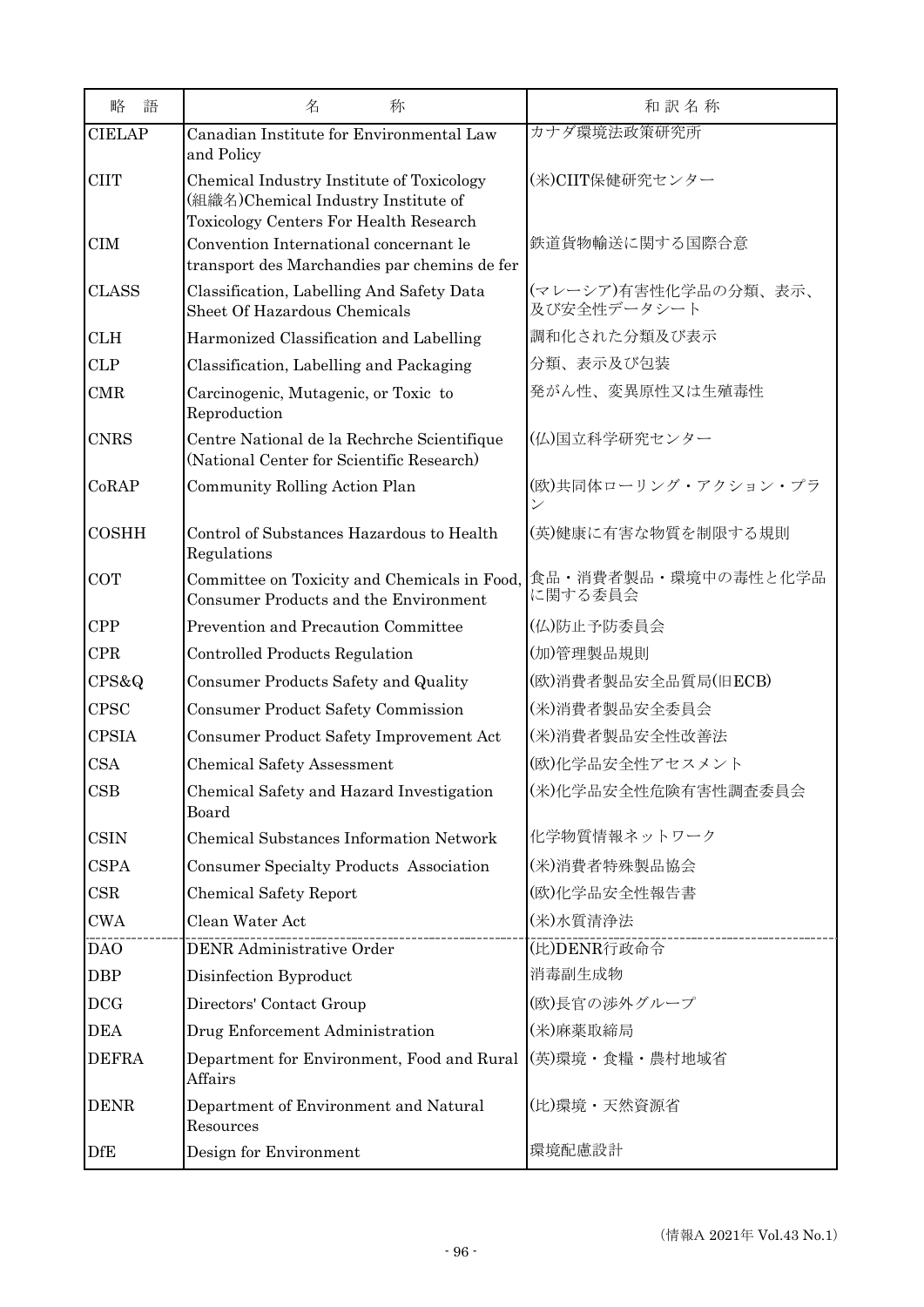| 語<br>略      | 名<br>称                                                        | 和訳名称                |
|-------------|---------------------------------------------------------------|---------------------|
| <b>DFG</b>  | Deutsche Forschungsgemeinschaft                               | ドイツ研究振興協会           |
| DG ENV      | The Directorate-General for the Environment                   | (欧)環境総局             |
| DG SANTE    | The Directorate-General for Health and Food<br>Safety         | (欧)保健衛生·食品安全総局      |
| <b>DGR</b>  | Dangerous Goods Regulations                                   | (IATA)危険物規則         |
| <b>DHHS</b> | Department of Health and Human Services                       | (米)保健福祉省=HHS        |
| <b>DHS</b>  | Department of Homeland Security                               | (米)国土安全保障省          |
| <b>DIG</b>  | Data Interpretation Guides                                    | (OECD)試験データ解析手引     |
| <b>DIN</b>  | Deutsche Industrie Normen                                     | ドイツ工業規格             |
| <b>DIW</b>  | Department of Industrial Works                                | (タイ)工業事業局           |
| DMEL(s)     | Derived Minimum Effect Level(s)                               | 導出最小影響量(又はレベル)      |
| DNEL(s)     | Derived No Effect Level(s)                                    | 導出無影響量(又はレベル)       |
| <b>DOA</b>  | Department of Agriculture                                     | (米)農務省              |
| <b>DOC</b>  | Department of Commerce                                        | (米)商務省              |
| <b>DOD</b>  | Department of Defence                                         | (米)国防総省             |
| <b>DOE</b>  | Department of Energy                                          | (米)エネルギー省           |
| <b>DOJ</b>  | Department of Justice                                         | (米)司法省              |
| <b>DOL</b>  | Department of Labor                                           | (米)労働省              |
| <b>DOSH</b> | Department of Occupational Safety and<br>Health               | (マレーシア)労働安全衛生局      |
| <b>DOT</b>  | Department of Transportation                                  | (米)運輸省              |
| <b>DPD</b>  | Directive 1999/45/EC on the dangerous<br>preparations         | (欧)危険調剤指令1999/45/EC |
| <b>DSD</b>  | Directive 67/548/EEC on the dangerous<br>substances           | (欧)危険物質指令67/548/EEC |
| <b>DSL</b>  | Domestic Substances List                                      | (加)国内物質リスト          |
| <b>DTI</b>  | Department of Trade and Industry                              | (英)貿易産業省            |
| <b>DTLR</b> | Department for Transport, Local Government<br>and the Regions | (英)運輸·地域省           |
| <b>DTSC</b> | Department of Toxic Substances Control                        | (米・カリフォルニア州)有害物質規制局 |
| DU          | Downstream User                                               | 川下ユーザー              |
| <b>EAR</b>  | <b>Export Administration Regulations</b>                      | 米国輸出管理規則((米)商務省)    |
| EC          | European Commission                                           | 欧州委員会               |
| EC          | <b>Effect Concentration</b>                                   | 影響濃度                |
| $EC_{50}$   | Median Effective Concentration                                | 半数影響濃度              |
| <b>ECA</b>  | Enforceable Consent Agreement                                 | (米)強制力のある同意協定       |
| <b>ECA</b>  | European Court of Auditors                                    | 欧州会計監査院             |
| ECCC        | Environment and Climate Change Canada                         | (加)環境·気候変動省         |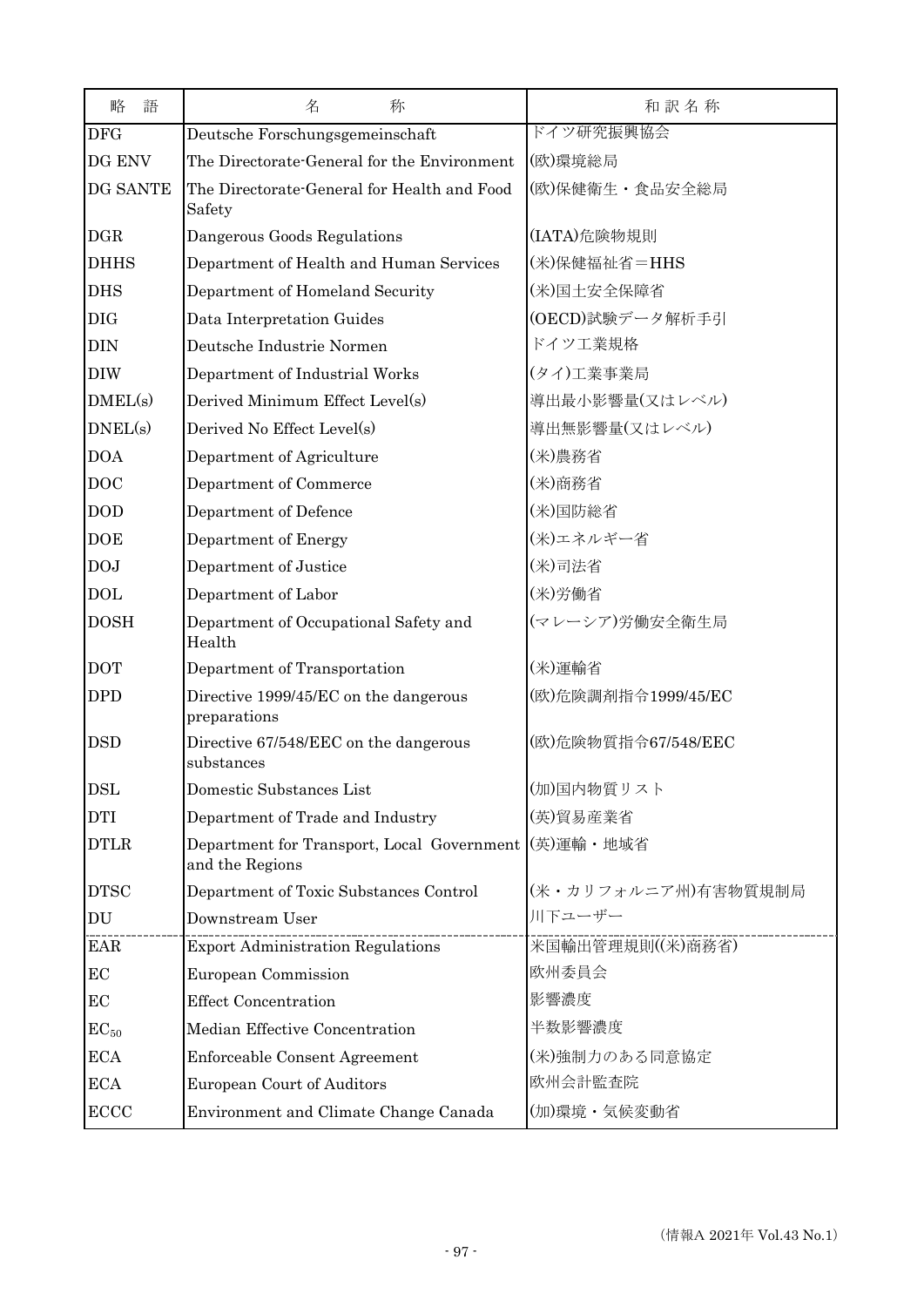| 語<br>略        | 名<br>称                                                                        | 和訳名称                            |
|---------------|-------------------------------------------------------------------------------|---------------------------------|
| <b>ECCMF</b>  | European Council of Chemical Manufactures<br>Federation                       | 欧州化学品製造者連合評議会                   |
| <b>ECE</b>    | United Nations Economic Commission for<br>Europe                              | 国連欧州経済委員会                       |
| <b>ECETOC</b> | European Centre for Ecotoxicology and<br><b>Toxicology of Chemicals</b>       | 欧州化学物質生態毒性及び毒性センター              |
| <b>ECHA</b>   | European Chemicals Agency                                                     | 欧州化学品庁                          |
| <b>ECOSOC</b> | Economic and Social Council of the United<br><b>Nations</b>                   | 国連経済社会理事会                       |
| <b>ECVAM</b>  | European Centre for the Validation of<br>Alternative Methods                  | 欧州代替試験法検証センター(旧名称)              |
| ED            | <b>Endocrine Disrupter</b>                                                    | 内分泌かく乱物質                        |
| <b>EDC</b>    | <b>Endocrine Disrupting Chemical</b>                                          | 内分泌かく乱化学物質                      |
| <b>EDLC</b>   | <b>Estimated Dose of Low Concern</b>                                          | 推定低懸念用量                         |
| <b>EDMVS</b>  | <b>Endocrine Disrupter Methods Validation</b><br>Subcommittee                 | (米)内分泌かく乱物質試験法評価小委員会            |
| <b>EDSP</b>   | <b>Endocrine Disrupter Screening Program</b>                                  | (米)内分泌かく乱物質スクリーニングプロ<br>グラム     |
| <b>EDSTAC</b> | <b>Endocrine Disrupter Screening and Testing</b><br><b>Advisory Committee</b> | (米)内分泌かく乱物質スクリーニング及び<br>試験諮問委員会 |
| <b>EEA</b>    | European Economic Area                                                        | 欧州経済地域                          |
| <b>EEA</b>    | <b>European Environment Agency</b>                                            | 欧州環境庁                           |
| <b>EEB</b>    | European Environmental Bureau                                                 | 欧州環境団体連合                        |
| <b>EEC</b>    | European Economic Community                                                   | 欧州経済共同体                         |
| <b>EFSA</b>   | <b>European Food Safety Authority</b>                                         | 欧州食品安全局                         |
| <b>EFTA</b>   | European Free Trade Association                                               | 欧州自由貿易連合                        |
| <b>EHC</b>    | Environmental Health Criteria                                                 | 環境保健クライテリア(IPCS)                |
| <b>EHE</b>    | <b>Estimated Human Exposure</b>                                               | 推定ヒトばく露量                        |
| <b>EHS</b>    | Environmental, Health, and Safety                                             | 環境・健康・安全                        |
| <b>EHS</b>    | <b>Environmental Health Service</b>                                           | (米)環境衛生局(HHS)                   |
| <b>EINECS</b> | European Inventory of Existing Commercial<br><b>Chemical Substances</b>       | 欧州既存商業化学物質インベントリー               |
| <b>ELINCS</b> | European List of Notified Chemical<br>Substances                              | 欧州届出化学物質リスト                     |
| <b>ELV</b>    | End-of-Life Vehicles                                                          | 耐用年数に達した車両                      |
| <b>EMAS</b>   | European Union's Eco-Management and Audit<br>Scheme                           | 欧州連合環境マネージメント及び監査ス<br>キーム       |
| <b>EMB</b>    | Environmental Management Bureau                                               | (比)環境管理局                        |
| <b>EMIC</b>   | Environmental Mutagen Information Center                                      | (米)環境変異原情報センター                  |
| <b>ENES</b>   | <b>Exchange Network on Exposure Scenarios</b>                                 | ばく露シナリオに関する交換ネットワーク<br>(ECHA)   |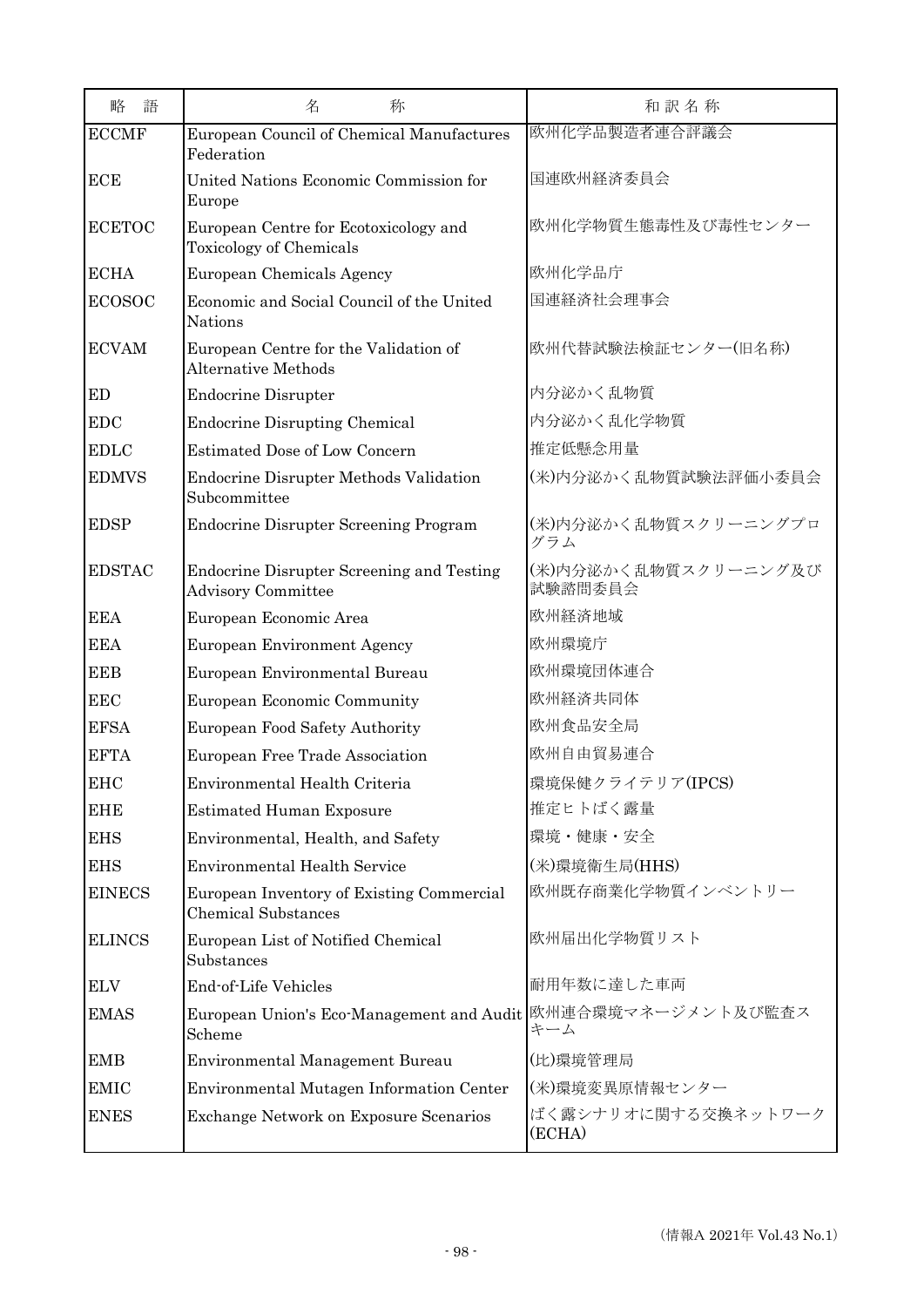| 語<br>略                      | 名<br>称                                                                                     | 和訳名称                             |
|-----------------------------|--------------------------------------------------------------------------------------------|----------------------------------|
| <b>ENVI</b>                 | Committee on the Environment, Public Health (欧)環境·公衆衛生·食品安全委員会<br>and Food Safety          |                                  |
| <b>EOGRTS</b>               | <b>Extended One-Generation Reproductive</b><br><b>Toxicity Study</b>                       | 拡張一世代生殖毒性試験                      |
| EP                          | European Parliament                                                                        | 欧州議会                             |
| <b>EPA</b>                  | <b>Environmental Protection Agency</b>                                                     | (米)環境保護庁                         |
| <b>EPA</b>                  | <b>Environmental Protection Authority</b>                                                  | (ニュージーランド)環境保護局                  |
| <b>EPA</b>                  | <b>Environmental Protection Administration</b>                                             | (台)環境保護署                         |
| <b>EPCRA</b>                | Emergency Planning and Community Right-<br>to-Know Act                                     | (米)緊急計画・地域社会知る権利法(SARA<br>タイトルⅢ) |
| ES(s)                       | <b>Exposure Scenarios</b>                                                                  | ばく露シナリオ                          |
| <b>ESC</b>                  | Economic and Social Committee                                                              | (欧)経済社会評議会                       |
| <b>ESIS</b>                 | European Chemical Substances Information<br>System                                         | 欧州化学物質情報システム                     |
| <b>ETAD</b>                 | Ecological and Toxicological Association of the<br>Dyes and Organic Pigments Manufacturers | 染料及び有機顔料製造会社生態学毒性学協<br>会         |
| <b>ETUC</b>                 | European Trades Union Confederation                                                        | 欧州労働組合連盟                         |
| EU                          | European Union                                                                             | 欧州連合                             |
| <b>EUON</b>                 | European Union Observatory for<br>Nanomaterials                                            | ナノ材料に関する欧州連合観測所                  |
| EuRIC                       | European Recycling Industries' Confederation                                               | 欧州リサイクル産業連盟                      |
| <b>EURL</b><br><b>ECVAM</b> | European Union Reference Laboratory for<br>Alternatives to Animal Testing                  | 欧州連合動物実験代替法標準試験所                 |
| EuPCS                       | European Product Categorisation System                                                     | 欧州製品分類システム                       |
| <b>EUSES</b>                | EU System for the Evaluation of Substances                                                 | EU化学物質評価システム                     |
| <b>FACOSH</b>               | Federal Advisory Council on Occupational<br>Safety and Health                              | (米)労働安全衛生諮問委員会                   |
| <b>FAO</b>                  | Food and Agricultural Organization                                                         | 国連食糧農業機関                         |
| ${\rm FCM}$                 | <b>Food Contact Materials</b>                                                              | 食品接触材料                           |
| <b>FDA</b>                  | Food and Drug Administration                                                               | (米)食品医薬品局                        |
| <b>FFDCA</b>                | Federal Food, Drug and Cosmetic Act                                                        | (米)連邦食品·医薬品·化粧品法                 |
| <b>FHSA</b>                 | Federal Hazardous Substances Act                                                           | (米)連邦有害性物質法                      |
| <b>FIFRA</b>                | Federal Insecticide, Fungicide and<br>Rodenticide Act                                      | (米)連邦殺虫剤·殺菌剤·殺鼠剤法                |
| <b>FMC</b>                  | Federal Maritime Commission                                                                | (米)連邦海事委員会                       |
| <b>FOIA</b>                 | Freedom of Information Act                                                                 | (米)情報自由法                         |
| FQPA                        | Food Quality Protection Act                                                                | (米)食品品質保護法                       |
| ${\rm FR}$                  | Federal Register                                                                           | (米)連邦公報                          |
| GAO                         | General Accounting Office                                                                  | (米)会計検査院(議会)                     |
| GAO                         | Government Accountability Office                                                           | (米)政府アカウンタビリティ局                  |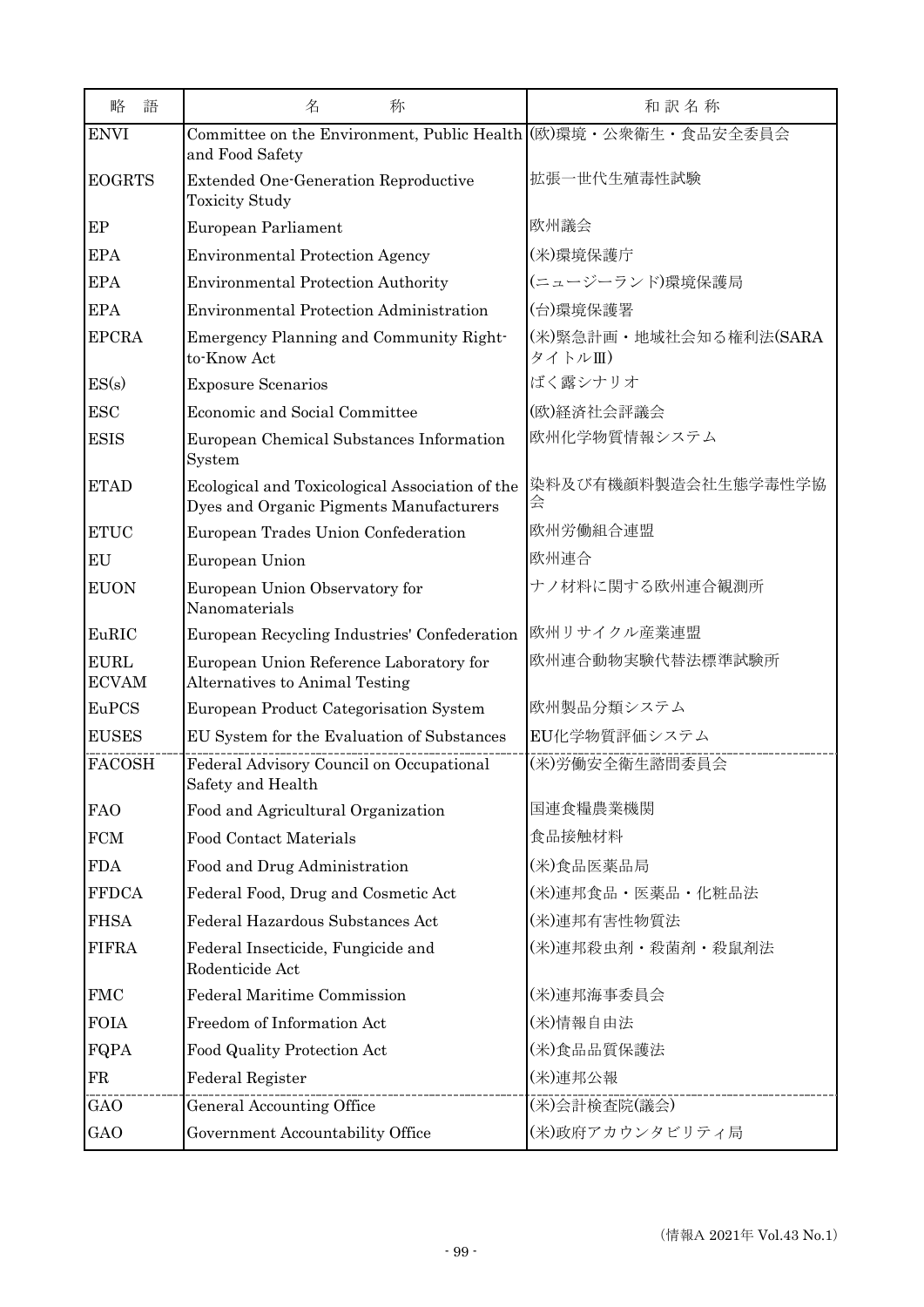| 語<br>略          | 名<br>称                                                                            | 和訳名称                                    |
|-----------------|-----------------------------------------------------------------------------------|-----------------------------------------|
| <b>GHS</b>      | Globally Harmonized System of Classification<br>and Labelling of Chemicals        | 化学品の分類及び表示に関する世界調和シ<br>ステム              |
| <b>GINC</b>     | Global Information Network on Chemicals                                           | 地球規模化学物質情報ネットワーク                        |
| <b>GLP</b>      | Good Laboratory Practice                                                          | 優良試験所基準(優良試験所規範)                        |
| GMO             | Genetically Modified Organisms                                                    | 遺伝子組み換え生物                               |
| <b>GMP</b>      | Good Manufacturing Practice                                                       | 優良製造基準                                  |
| <b>GPSD</b>     | <b>General Product Safety Directive</b>                                           | (欧)一般製品安全指令                             |
| GRAS(E)         | Generally Recognized as Safe (and Effective)                                      | (米)一般に安全(かつ有効)と認められる                    |
| <b>GWP</b>      | Global Warming Potential                                                          | 地球温暖化係数                                 |
| <b>HAAs</b>     | <b>Hormonally Active Agents</b>                                                   | ホルモン活性物質                                |
| <b>HAP</b>      | Hazardous Air Pollutant                                                           | (米)有害性大気汚染物質                            |
| <b>HCS</b>      | Hazard Communication Standard                                                     | (米)危険有害性周知基準                            |
| <b>HEAL</b>     | Health & Environment Alliance                                                     | 健康環境連合(団体名)                             |
| <b>HHS</b>      | Department of Health and Human Services                                           | (米)保健福祉省                                |
| <b>HMIP</b>     | Her Majesty's Inspectorate of Pollution                                           | (英)汚染監察部                                |
| <b>HMIS</b>     | Hazardous Materials Information System                                            | 危険有害性情報システム                             |
| HPV(C)          | High Production Volume (Chemical)                                                 | 高生産量(化学品)                               |
| <b>HSC</b>      | Health and Safety Committee                                                       | (英)安全衛生委員会                              |
| <b>HSE</b>      | Health and Safety Executive                                                       | (英)安全衛生局                                |
| <b>HSIA</b>     | Halogenated Solvents Industry Alliance                                            | (米)ハロゲン化溶剤工業連盟                          |
| HSNO Act        | Hazardous Substances and New Organisms<br>Act                                     | (ニュージーランド)有害性物質及び新生物<br>法               |
| <b>HSWA</b>     | Health and Safety at Work etc. Act                                                | (英)労働衛生安全法                              |
| <b>IAEMS</b>    | International Association of Environmental<br>Mutagen Societies                   | 国際環境変異原学会                               |
| <b>IAES</b>     | International Association of Environmental<br>Safety                              | 国際環境安全性学会                               |
| <b>IARC</b>     | International Agency for Research on Cancer                                       | 国際がん研究機関(WHO)                           |
| <b>IATA</b>     | <b>International Air Transport Association</b>                                    | 国際航空輸送協会                                |
| <b>ICAO</b>     | International Civil Aviation Organization                                         | 国際民間航空機関                                |
| <b>ICCA</b>     | International Council of Chemical<br>Associations                                 | 国際化学工業協会協議会                             |
| <b>ICCVAM</b>   | Interagency Coordinating Committee on the<br>Validation of Alternative Methods    | (米)代替試験法の検証に関する省庁間調整<br>委員会(NTP)        |
| <b>ICNA</b> Act | Industrial Chemicals (Notification and<br>Assessment) Act                         | (豪)工業化学品(届出·審査)法                        |
| <b>ICON</b>     | International Council on Nanotechnology                                           | 国際ナノテクノロジー協議会                           |
| <b>ICOP CHC</b> | Industry Code of Practice on Chemicals<br>Classification and Hazard Communication | (マレーシア)化学品及びハザードコミュニ<br>ケーションに関する産業実務規範 |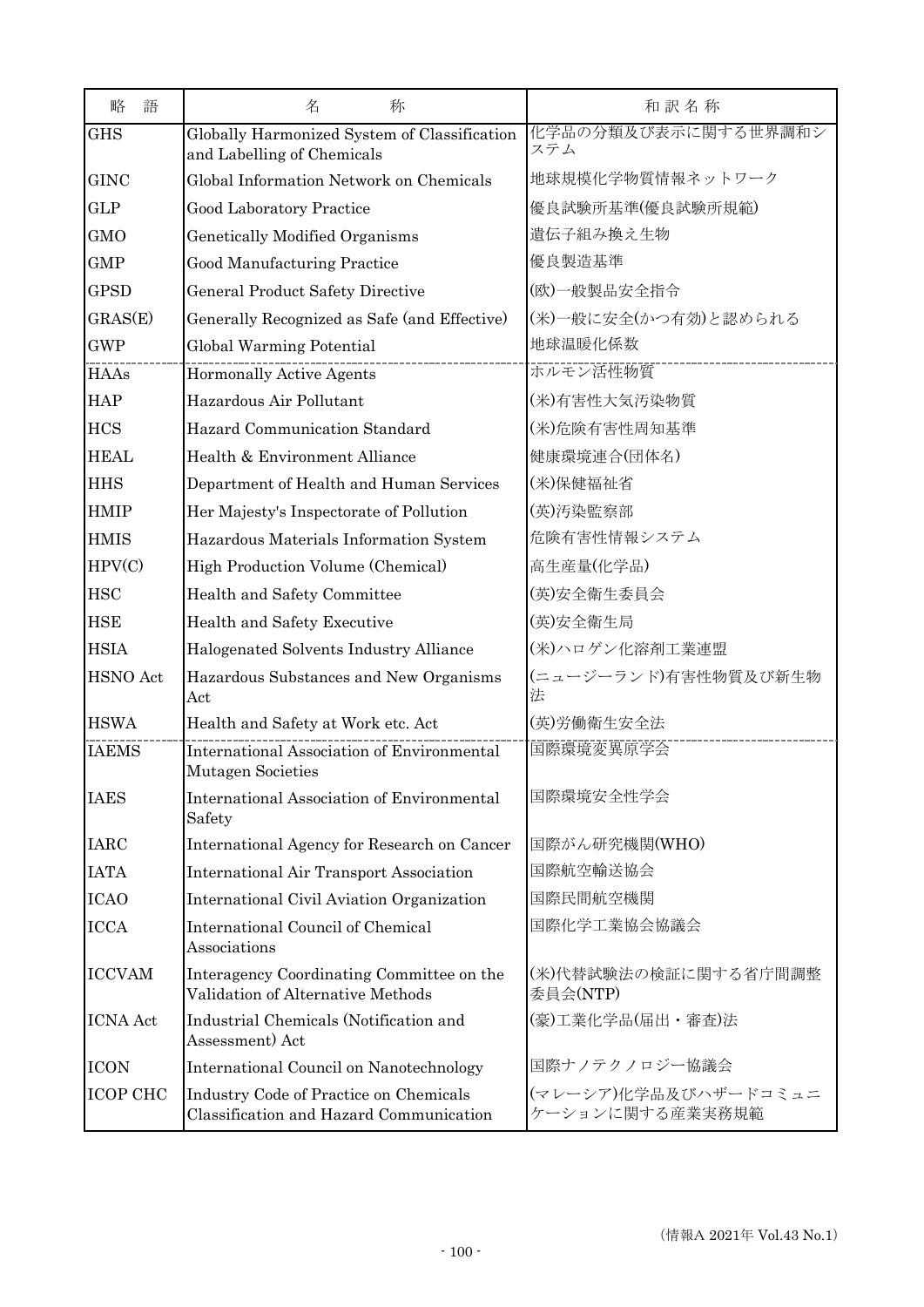| 略<br>語          | 名<br>称                                                                                              | 和訳名称                            |
|-----------------|-----------------------------------------------------------------------------------------------------|---------------------------------|
| ICPEMC          | <b>International Commission for Protection</b><br>against Environmental Mutagens and<br>Carcinogens | 国際環境変異原性及び発がん性物質防護委<br>員会       |
| <b>ICR</b>      | <b>Information Collection Request</b>                                                               | 情報収集要請                          |
| <b>ICSC</b>     | <b>International Chemical Safety Cards</b>                                                          | 国際化学物質安全性カード(IPCS)              |
| <b>ICWU</b>     | <b>International Chemical Workers Union</b>                                                         | 国際化学労働組合                        |
| <b>IECSC</b>    | <b>Inventory of Existing Chemical Substances</b><br>Manufactured or Imported in China               | 中国現有化学物質名録                      |
| <b>IFCS</b>     | Intergovernmental Forum on Chemical Safety                                                          | 政府間化学物質安全性フォーラム                 |
| IL <sub>0</sub> | International Labor Organization                                                                    | 国際労働機関                          |
| <b>ILOSH</b>    | Institute of Labor, Occupational Safety And<br>Health, Ministry of Labor                            | (台)労動部労動及び職業安全衛生研究所             |
| <b>IMAP</b>     | Inventory Multi-tiered Assessment and<br>Prioritisation                                             | (豪)インベントリー多層アセスメント及び<br>優先順位付け  |
| <b>IMDG</b>     | <b>International Maritime Dangerous Goods</b><br>(Code)                                             | 国際海上危険物(規則)                     |
| <b>IMO</b>      | International Maritime Organization                                                                 | 国際海事機関                          |
| <b>INC</b>      | Intergovernmental Negotiating Committee                                                             | 政府間協議委員会                        |
| <b>INCI</b>     | International Nomenclature of Cosmetic<br>Ingredients                                               | 国際化粧品成分命名法                      |
| <b>INRS</b>     | Institut National de Recherche et de Sécurité<br>(National Institute for Research and Security)     | (仏)国立安全研究所                      |
| <b>IOMC</b>     | Inter-Organization Program for the Sound<br>Management of Chemicals                                 | 化学物質適正管理のための機関間プログラ<br>$\Delta$ |
| <b>IPCC</b>     | Inter-Governmental Panel on Climate Change                                                          | 気候変動に関する政府間パネル                  |
| <b>IPCS</b>     | International Programme on Chemical Safety                                                          | 国際化学物質安全性計画(WHO)                |
| <b>IPPC</b>     | Integrated Pollution Prevention and Control                                                         | 統合的汚染防止管理                       |
| <b>IRIS</b>     | <b>Integrated Risk Information System</b>                                                           | (米)統合的リスク情報システム                 |
| <b>IRPTC</b>    | International Register of Potentially Toxic<br>Chemicals                                            | 国際有害化学物質登録制度(UNEP)              |
| <b>ISO</b>      | International Organization for<br>Standardization                                                   | 国際標準化機構                         |
| <b>ITC</b>      | <b>Interagency Testing Committee</b>                                                                | (米)省庁間試験委員会                     |
| <b>ITS</b>      | <b>Integrates Testing Strategy</b>                                                                  | 統合的試験戦略                         |
| <b>IUBMB</b>    | International Union of Biochemistry &<br>Molecular Biology                                          | 国際生化学·分子生物学連合                   |
| <b>IUCLID</b>   | International Uniform Chemical Information<br>Database                                              | (欧)国際統一化学品情報データベース              |
| <b>IUPAC</b>    | International Union of Pure and Applied<br>Chemistry                                                | 国際純正応用化学連合                      |
| <b>IUR</b>      | Inventory Update Rule(Reporting)                                                                    | (米)インベントリー更新規則(報告)              |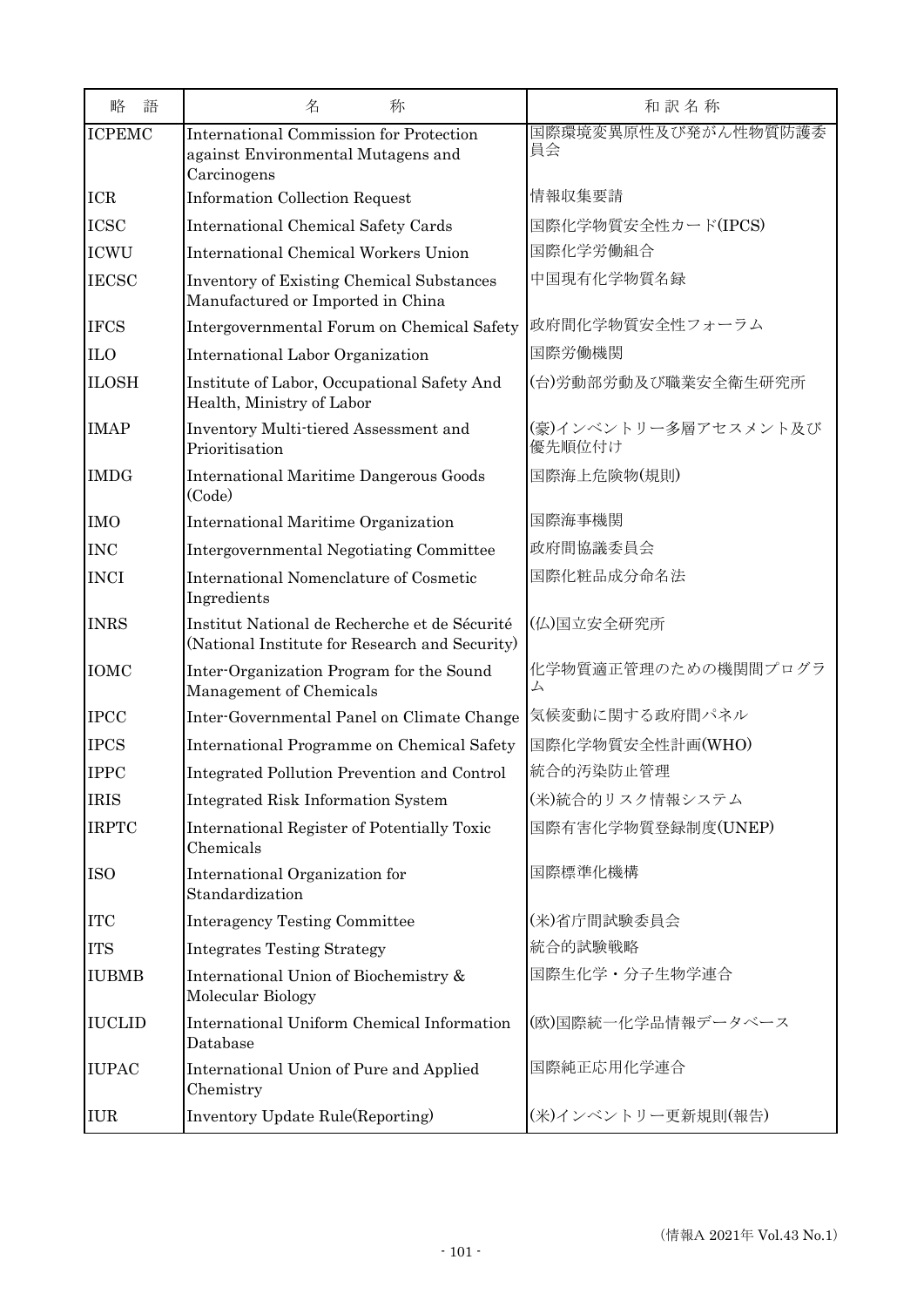| 語<br>略        | 名<br>称                                                                                   | 和訳名称                      |
|---------------|------------------------------------------------------------------------------------------|---------------------------|
| <b>JAMP</b>   | Joint Article Management<br>Promotion-consortium                                         | アーティクルマネジメント推進協議会         |
| JRC           | Joint Research Center of the European<br>Commission                                      | 欧州委員会共同研究センター             |
| <b>KCMA</b>   | Korea Chemicals Management Association                                                   | 韓国化学物質管理協会                |
| <b>KEMI</b>   | Kemikalieinspektionen                                                                    | (スウェーデン)国家化学品監督局          |
| <b>KKDIK</b>  | Kimyasalların Kaydı, Değerlendirilmesi, Izni<br>ve Kısıtlanması                          | (トルコ)化学品の登録、評価、認可及び制<br>限 |
| <b>KOSHA</b>  | Korea Occupational Safety of Health Agency                                               | 韓国産業安全保健公団                |
| $_{\rm LC}$   | Lethal Concentration                                                                     | 致死濃度                      |
| $LC_{50}$     | Lethal Concentration 50% Kill                                                            | 半数致死濃度                    |
| <b>LCA</b>    | Life Cycle Assessment                                                                    | ライフサイクルアセスメント             |
| <b>LCA</b>    | Life Cycle Analysis                                                                      | ライフサイクル分析                 |
| $LD_{50}$     | Lethal Dose 50% Kill                                                                     | 半数致死量                     |
| LDLo          | Lowest published Lethal Dose                                                             | 最小致死量                     |
| LOAEL(C)      | Lowest Observed Adverse Effect Level<br>(Concentration)                                  | 最小毒性量(濃度)                 |
| LOEL(C)       | Lowest Observed Effect Level (Concentration)                                             | 最小影響量(濃度)                 |
| LoREX         | Low Environmental Releases and Human<br>Exposure                                         | (米)低い環境放出及び低いヒトばく露        |
| <b>LRCC</b>   | Low Regulatory Concern Chemicals                                                         | (豪)法的に低懸念の化学品             |
| <b>LVC</b>    | Low Volume Chemical (Permit)                                                             | (豪)少量化学品(許可証)             |
| <b>LVE</b>    | Low Volume Exemption                                                                     | (米)少量免除                   |
| <b>MAC</b>    | Maximum Allowable Concentration                                                          | 最大許容濃度                    |
| <b>MACT</b>   | Maximum Achievable Control Technology                                                    | (米)最大達成可能管理技術(CAA)        |
| <b>MAD</b>    | Mutual Acceptance of Data                                                                | データ相互受理システム(OECD)         |
| <b>MADL</b>   | Maximum Allowable Dose Level                                                             | 最大許容レベル(米・カリフォルニア州)       |
| <b>MAFF</b>   | Ministry of Agriculture, Fisheries and Food                                              | (英)農漁食糧省                  |
| <b>MAK</b>    | Maximale Arbeitsplatz-Konzentration                                                      | (独)ばく露許容濃度(DFG)           |
| <b>MAN</b>    | Manual Acceptance of Notification                                                        | 届出相互承認(OECD)              |
| <b>MARPOL</b> | International Convention for the Prevention of 船舶による汚染防止のための国際条約<br>Pollution from Ships |                           |
| <b>MCAN</b>   | Microbial Commercial Activity Notice                                                     | (米)TSCA微生物商業活動届出          |
| <b>MEE</b>    | Ministry of Ecology and Environment                                                      | (中)生態環境部                  |
| <b>MEL</b>    | Maximum Exposure Level                                                                   | 最大ばく露レベル                  |
| <b>MEM</b>    | Ministry of Emergency Managemant                                                         | (中)応急管理部                  |
| MEP           | Member of European Parliament                                                            | 欧州議会議員                    |
| <b>MEP</b>    | Ministry of Environmental Protection                                                     | (中)環境保護部(2018年改正前)        |
| <b>MOA</b>    | Mode of Action                                                                           | 作用機序                      |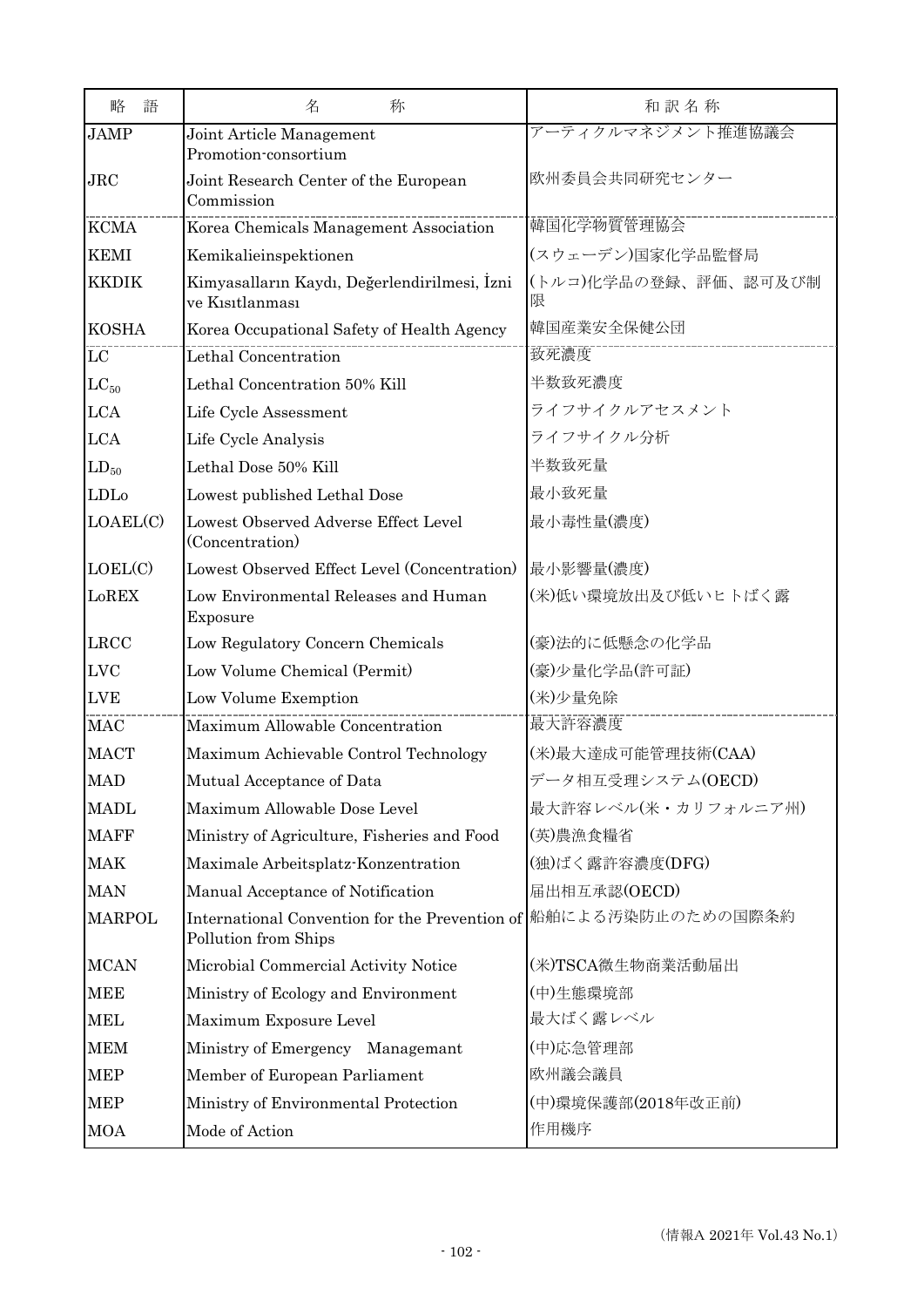| 略<br>語         | 名<br>称                                                                            | 和訳名称                                 |
|----------------|-----------------------------------------------------------------------------------|--------------------------------------|
| <b>MOE</b>     | Margin of Exposure                                                                | ばく露マージン                              |
| <b>MOS</b>     | Margin of Safety                                                                  | 安全マージン                               |
| <b>MRC</b>     | Medical Research Council                                                          | (英)医学研究評議会                           |
| <b>MSC</b>     | Member State Committee                                                            | (欧)加盟国専門委員会                          |
| <b>MSCA</b>    | Member State Competent Authority                                                  | (欧)加盟国所管当局                           |
| <b>MSDS</b>    | Material Safety Data Sheet                                                        | 物質安全性データシート                          |
| <b>MTC</b>     | Minimal Toxic Concentration                                                       | 最小有害性濃度                              |
| <b>MTD</b>     | <b>Maximum Tolerated Dose</b>                                                     | 最大耐用量                                |
| <b>NAAQS</b>   | National Ambient Air Quality Standards                                            | (米)国家環境大気質基準                         |
| <b>NACOSH</b>  | National Advisory Committee on Occupational (米)国家労働安全衛生諮問委員会<br>Safety and Health |                                      |
| NAEL(C)        | No Adverse Effect Level(Concentration)                                            | 無有害性影響量(濃度)                          |
| <b>NAFTA</b>   | North America Free Trade Agreement                                                | 北米自由貿易協定                             |
| <b>NAICS</b>   | North America Industry Classification System                                      | 北米産業分類システム                           |
| <b>NAM</b>     | National Association of Manufacturers                                             | 全米製造者協会                              |
| <b>NAS</b>     | National Academy of Sciences                                                      | 米国科学アカデミー                            |
| <b>NBHW</b>    | National Bureau of Health and Welfare                                             | (スウェーデン)健康福祉局                        |
| <b>NCAB</b>    | National Cancer Advisory Board                                                    | (米)国立がん諮問委員会                         |
| <b>NCEL</b>    | New Chemical Exposure Limit                                                       | 新規化学品ばく露限度                           |
| <b>NCI</b>     | National Cancer Institute                                                         | (米)国立がん研究所                           |
| NCP            | National Cancer Program                                                           | (米)国家がんプログラム                         |
| <b>NDSL</b>    | Non-Domestic Substances List                                                      | (加)非国内物質リスト                          |
| <b>NEA</b>     | National Environmental Agency                                                     | (シンガポール)環境保護局                        |
| <b>NEPA</b>    | National Environmental Policy Act                                                 | (米)国家環境政策法                           |
| <b>NESHAP</b>  | National Emission Standards for Hazardous<br>Air Pollutants                       | (米)有害性大気汚染物質国家排出基準                   |
| <b>NFPA</b>    | National Fire Protection Association                                              | (米)防火協会                              |
| <b>NICEATM</b> | NTP Interagency Center for the Evaluation of<br>Alternative Toxicological Methods | (米)代替毒性試験法の評価に関するNTP省<br>庁間センター(NTP) |
| <b>NICNAS</b>  | National Industrial Chemicals Notification<br>and Assessment Scheme               | (豪)工業化学品(届出・審査)機構                    |
| <b>NIEHS</b>   | National Institute of Environmental Health<br>Science                             | (米)国立環境衛生科学研究所(HHS)                  |
| <b>NIER</b>    | National Institute of Environmental Research                                      | (韓)国立環境科学院                           |
| <b>NIH</b>     | National Institutes of Health                                                     | (米)国立衛生研究所(HHS)                      |
| <b>NIOSH</b>   | National Institute for Occupational Safety and (米)国立労働安全衛生研究所(HHS)<br>Health      |                                      |
| <b>NIST</b>    | National Institute of Standards and<br>Technology                                 | (米)国立標準技術研究所                         |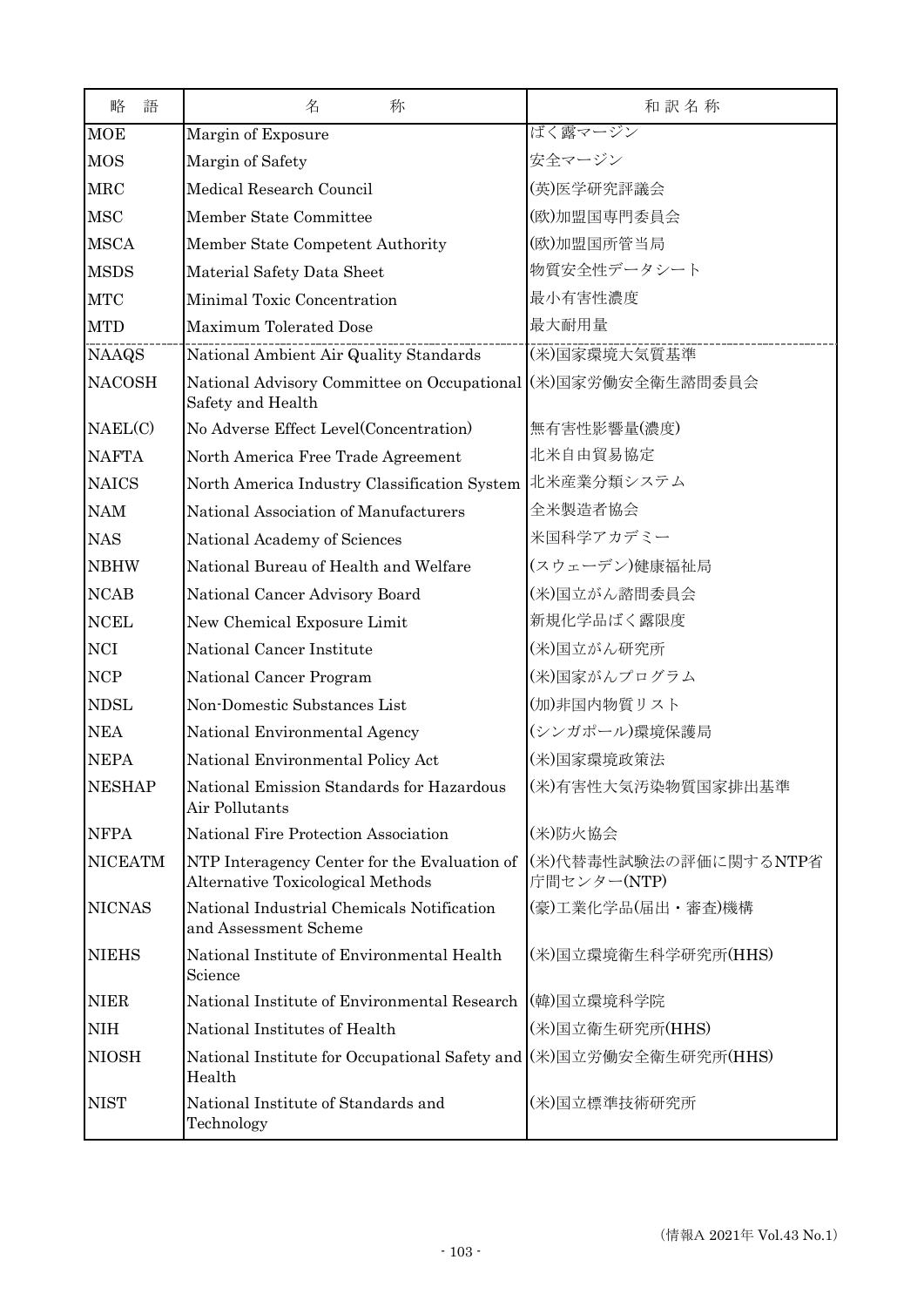| 語<br>略          | 名<br>称                                                       | 和訳名称                       |
|-----------------|--------------------------------------------------------------|----------------------------|
| <b>NLP</b> List | No Longer Polymer List                                       | (欧)もはやポリマーとみなされない物質リ<br>スト |
| <b>NNCO</b>     | National Nanotechnology Coordination Office                  | (米)国家ナノテクノロジー調整部           |
| <b>NNI</b>      | National Nanotechnology Initiative                           | (米)国家ナノテクノロジーイニシアティブ       |
| NOAEL(C)        | No Observed Adverse Effect Level<br>(Concentration)          | 無毒性量(濃度)                   |
| <b>NOC</b>      | Notice of Commencement (of Manufacture or<br>Import)         | (米)新規物質の(製造または輸入の)開始届出     |
| NOEL(C)         | No Observed Effect Level (Concentration)                     | 無影響量(濃度)                   |
| <b>NONS</b>     | Notification of New Substances                               | (欧)届出物質                    |
| <b>NPCA</b>     | National Paint and Coatings Association                      | (米)塗料塗装業協会                 |
| <b>NPDES</b>    | National Pollutant Discharge Elimination<br>System           | (米)国家汚染物質排出防止システム(CWA)     |
| <b>NPL</b>      | National Priority List                                       | (米)国家優先リスト(SARA)           |
| <b>NPRA</b>     | National Petrochemical and Refiners<br>Association           | 米国石油化学精製協会                 |
| <b>NPRI</b>     | National Pollutant Release Inventory                         | (加)汚染物質放出インベントリー           |
| <b>NPRM</b>     | Notice of Proposed Regulation Making                         | (米)提案規則作成公示                |
| <b>NRC</b>      | National Research Council                                    | 米国研究協議会                    |
| <b>NRC</b>      | National Response Center                                     | (米)国家対応センター                |
| <b>NRCC</b>     | National Registration Center for Chemicals                   | (中)国家安全生産監督管理総局化学品登記<br>中心 |
| <b>NSF</b>      | National Science Foundation                                  | (米)国立科学基金                  |
| <b>NSNO</b>     | Hazardous Substances and New Organisms<br>Act                | (ニュージーランド)有害性物質及び新生物<br>法  |
| <b>NSPS</b>     | New Source Performance Standards                             | (米)新規発生源実施基準(CAA)          |
| <b>NSR</b>      | New Source Review                                            | (米)新規発生源レビュー(CAA)          |
| <b>NSRL</b>     | No Significant Risk Level                                    | 有意リスクを呈さないレベル              |
| <b>NTIS</b>     | National Technical Information Service                       | (米)技術情報サービス(DOC)           |
| <b>NTP</b>      | National Toxicology Program                                  | (米)国家毒性プログラム(HHS)          |
| <b>NZIoC</b>    | New Zealand Inventory of Chemicals                           | ニュージーランド化学品インベントリー         |
| OCSPP           | Office of Chemical Safety Pollution Prevention (米)化学品安全汚染防止局 |                            |
| ODP             | Ozone Depletion Potential                                    | オゾン破壊係数                    |
| <b>ODS</b>      | <b>Ozone Depleting Substance</b>                             | オゾン層破壊物質                   |
| OECD            | Organization for Economic Co-operation and<br>Development    | 経済協力開発機構                   |
| <b>OEHHA</b>    | Office of Environmental Health Hazard<br>Assessment          | (米・カリフォルニア州)環境保健有害性評<br>価部 |
| OEL             | Occupational Exposure Limits                                 | 職業ばく露限度                    |
| <b>OES</b>      | Occupational Exposure Standards                              | 職業ばく露基準                    |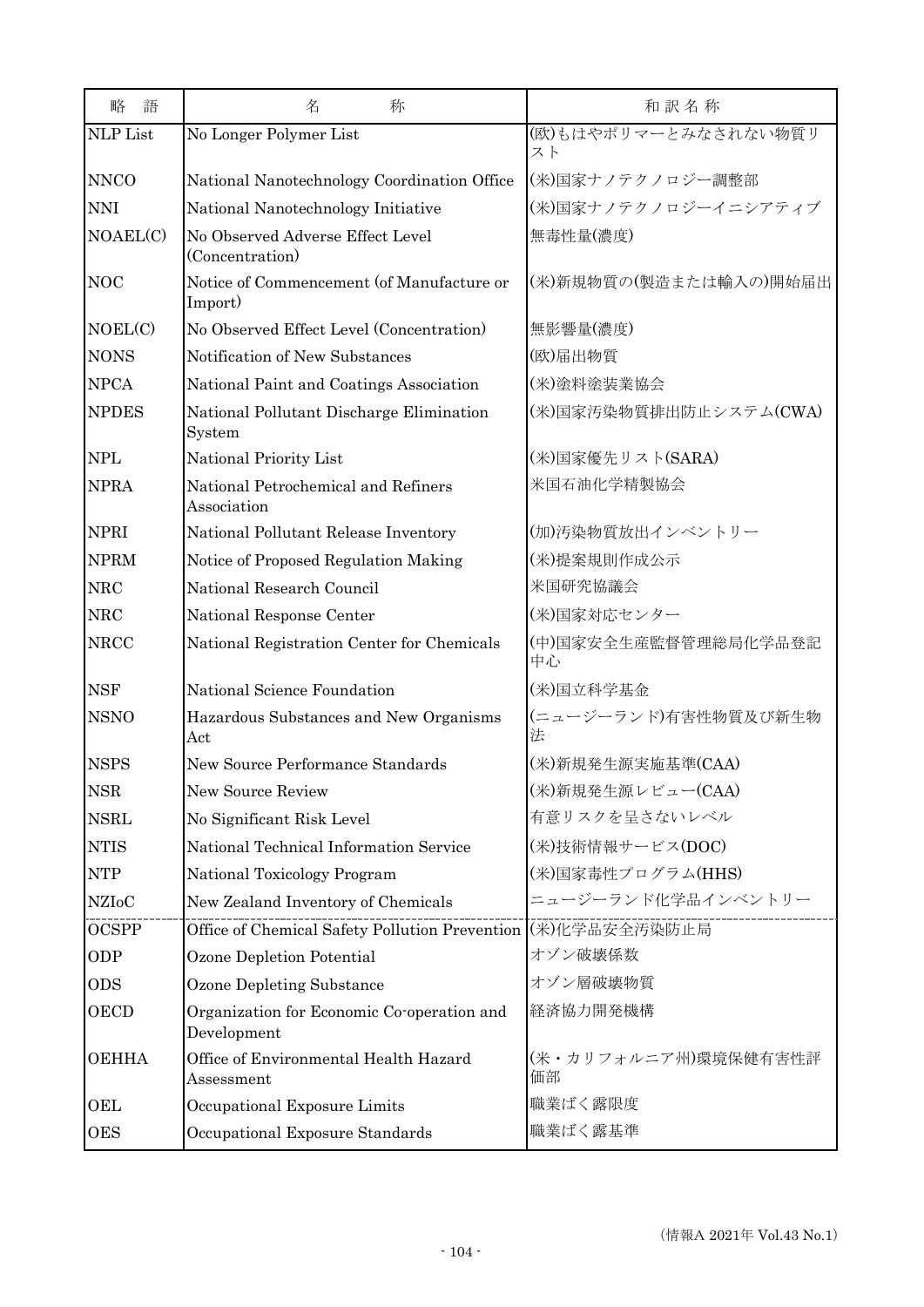| 略<br>語       | 名<br>称                                                                                                | 和訳名称                      |
|--------------|-------------------------------------------------------------------------------------------------------|---------------------------|
| <b>OJ</b>    | Official Journal of the European Union                                                                | EU官報                      |
| <b>OMB</b>   | Office of Management and Budget                                                                       | (米)行政管理予算局                |
| <b>OPP</b>   | Office of Pesticide Programs                                                                          | (米)農薬プログラム部               |
| <b>OPPT</b>  | Office of Pollution Prevention and Toxics                                                             | (米)汚染防止有害物質部              |
| <b>OSHA</b>  | Occupational Safety and Health<br>Administration                                                      | (米)労働安全衛生局(DOL)           |
| <b>OSHA</b>  | Occupational Safety and Health<br>Administration                                                      | (台)職業安全衛生署                |
| OSH Act      | Occupational Safety and Health Act                                                                    | (米)労働安全衛生法                |
| <b>OSPAR</b> | Oslo and Paris Convention<br>(the Protection of the Marine Environment of<br>the North-East Atlantic) | オスロパリ条約                   |
| <b>PACT</b>  | Public activities coordination tool                                                                   | (欧)公的活動調整ツール              |
| <b>PAH</b>   | Polycyclic Aromatic Hydrocarbon                                                                       | 多環式芳香族炭化水素                |
| PAIR         | Preliminary Assessment Information<br>Reporting                                                       | 予備的評価情報報告(TSCA第8条a項)      |
| PBL          | Plaubureau voor de Leefomgeving                                                                       | (オランダ)生活環境企画局             |
| <b>PBPK</b>  | Physiologically Based Pharmacokinetic                                                                 | 生理学に基づくファーマコキネティック        |
| <b>PBT</b>   | Persistent, Bioaccumulative, and Toxic<br>(Chemical)                                                  | 難分解性、生物蓄積性及び毒性(化学品)       |
| PCL          | Priority Chemicals List                                                                               | (比)優先化学品リスト               |
| PCN          | Poison Centres Notificaiton                                                                           | (欧)毒物センター届出               |
| <b>PEC</b>   | Priority Existing Chemical                                                                            | (豪)優先既存化学品                |
| <b>PEC</b>   | Predicted Environment Concentration                                                                   | 予測環境濃度                    |
| <b>PEG</b>   | Partner Expert Group                                                                                  | (欧)加盟国専門家グループ             |
| <b>PEL</b>   | Permissible Exposure Limit                                                                            | 許容ばく露限度                   |
| <b>PEN</b>   | Project on Emerging Nanotechnologies                                                                  | (米)新興ナノテクノロジープロジェクト       |
| <b>PETA</b>  | People for the Ethical Treatment of Animals                                                           | 動物への倫理的待遇に賛同する人々(団体<br>名) |
| PHG          | Public Health Goal                                                                                    | 公衆衛生目標                    |
| <b>PHMSA</b> | Pipeline and Hazardous Materials Safety<br>Administration                                             | (米)パイプライン・有害性物質安全局        |
| <b>PHS</b>   | <b>Public Health Service</b>                                                                          | (米)公衆衛生局(HHS)             |
| PIC          | Prior Informed Consent                                                                                | 事前通報承認(事前の情報に基づく同意)       |
| <b>PICCS</b> | Philippine Inventory of Chemicals and<br><b>Chemical Substances</b>                                   | (比)化学品及び化学物質インベントリー       |
| <b>PLC</b>   | Polymer of Low Concern                                                                                | (豪)低懸念ポリマー                |
| <b>PM</b>    | Particulate Matter                                                                                    | 粒子状物質                     |
| <b>PMA</b>   | Pharmaceutical Manufacturers Association                                                              | 医薬品製造者協会                  |
| <b>PMN</b>   | Premanufacture Notification                                                                           | (米)製造前届出                  |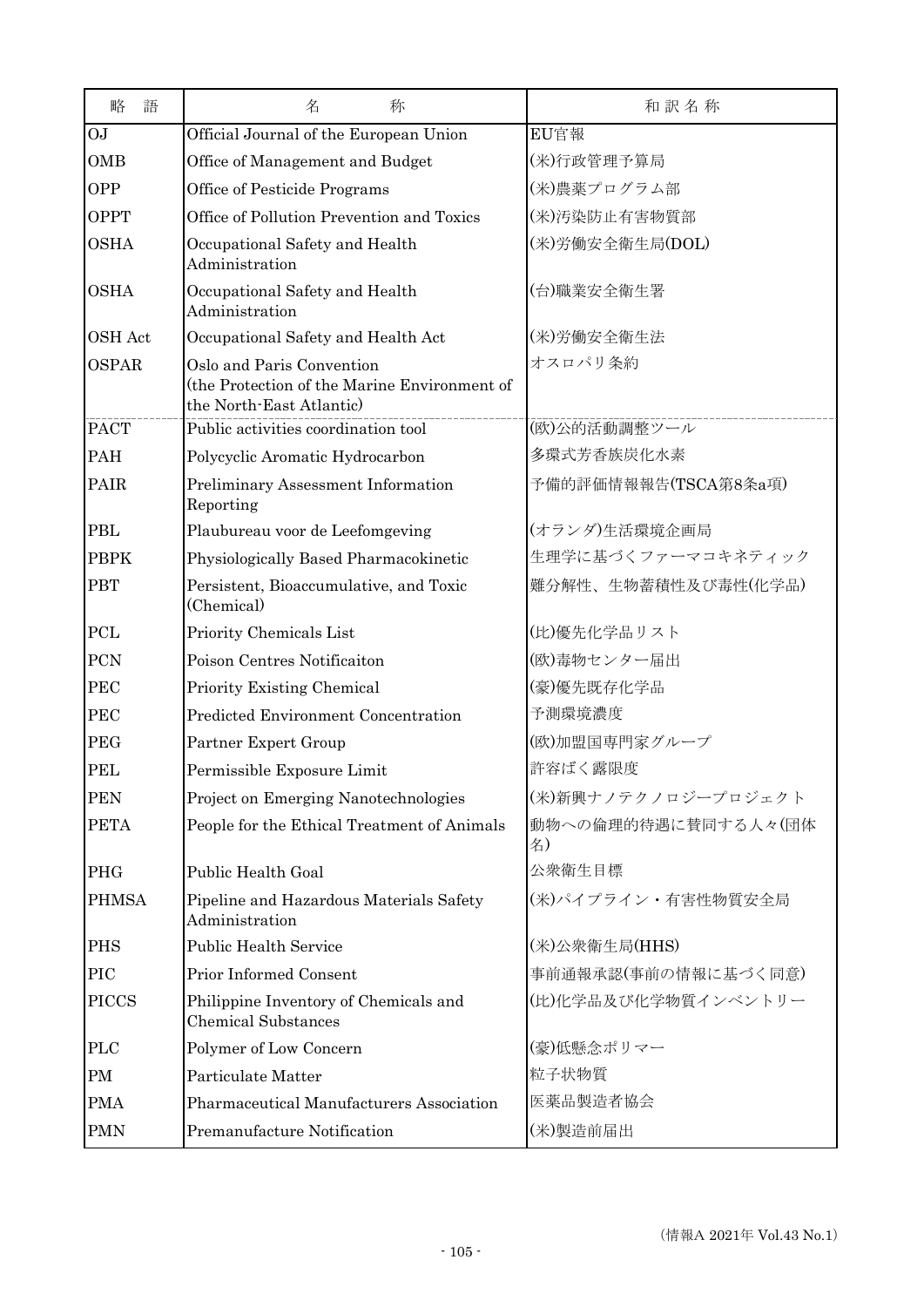| 語<br>略       | 名<br>称                                                                          | 和訳名称                                |
|--------------|---------------------------------------------------------------------------------|-------------------------------------|
| <b>PMPIN</b> | Pre-Manufacturing and Pre-Importation<br>Notification                           | (比)製造前及び輸入前届出                       |
| <b>PNEC</b>  | Predicted No-Effect Concentration                                               | 予測無影響濃度                             |
| POPRC        | Persistent Organic Pollutants Review<br>Committee                               | 残留性有機汚染物質検討委員会                      |
| <b>POPs</b>  | Persistent Organic Pollutants                                                   | 残留性有機汚染物質                           |
| POW          | <b>Octanol Water Partition Coefficient</b>                                      | オクタノール/水分配係数                        |
| <b>PPA</b>   | Pollution Prevention Act                                                        | (米)汚染防止法                            |
| <b>PPORD</b> | Product and Process Orientated Reseach and<br>Development                       | 製品・プロセス指向研究開発                       |
| PPP          | <b>Plant Protection Products</b>                                                | 植物保護製品                              |
| <b>PPPA</b>  | Poison Prevention Packaging Act                                                 | (米)毒物予防包装法                          |
| <b>PRA</b>   | Paperwork Reduction Act                                                         | (米)文書業務削減法                          |
| Prop65       | Proposition 65 (Safe Drinking Water and<br>Toxic Enforcement Act of 1986)       | 1986年安全飲料水及び有害物質施行法<br>(米・カリフォルニア州) |
| PRTR         | Pollutant Release and Transfer Register                                         | 環境汚染物質排出移動登録                        |
| <b>PSL</b>   | Priority Substances List                                                        | (加)優先物質リスト                          |
| QAU          | <b>Quality Assurance Unit</b>                                                   | 信頼性保証部門(GLP)                        |
| <b>QSAR</b>  | Quantitative Structure Activity Relationship                                    | 定量的構造活性相関                           |
| RAC          | <b>Risk Assessment Committee</b>                                                | リスクアセスメント専門委員会(REACH)               |
| <b>RACT</b>  | Reasonably Available Control Technology                                         | 合理的に利用可能な管理技術                       |
| <b>RAL</b>   | Institut für Gütesicherung und<br>Kennzeichnung e.V.                            | (独)品質保証表示委員会                        |
| RC           | Responsible Care                                                                | レスポンシブル・ケア                          |
| <b>RCRA</b>  | Resource Conservation and Recovery Act                                          | (米)資源保護回収法                          |
| <b>REACH</b> | Registration, Evaluation Authorization and<br>Restriction of Chemicals          | (欧)化学品の登録、評価、認可及び制限                 |
| <b>REL</b>   | Recommended Exposure Limit                                                      | 推奨ばく露限度(NIOSH)                      |
| <b>REL</b>   | Reference Exposure Level                                                        | 参照ばく露限度(米・カリフォルニア州)                 |
| RfC          | Reference Concentration                                                         | 基準濃度(農薬等)<br>参照濃度(一般化学品)            |
| <b>RfD</b>   | Reference Dose                                                                  | 基準用量(農薬等)<br>参照用量(一般化学品)            |
| RfD(C)       | Reference Dose (Concentration)                                                  | 参照用量 (濃度)                           |
| <b>RID</b>   | Regulations concerning the International<br>Carriage of Dangerous Goods by Rail | 鉄道による危険物の国際輸送に関する規則<br>(上部の規則はCIM)  |
| <b>RIPs</b>  | <b>REACH</b> Implementation Projects                                            | (欧)REACH施行プロジェクト                    |
| <b>RITA</b>  | Research and Innovative Technology<br>Administration                            | (米)調査 · 革新的技術局                      |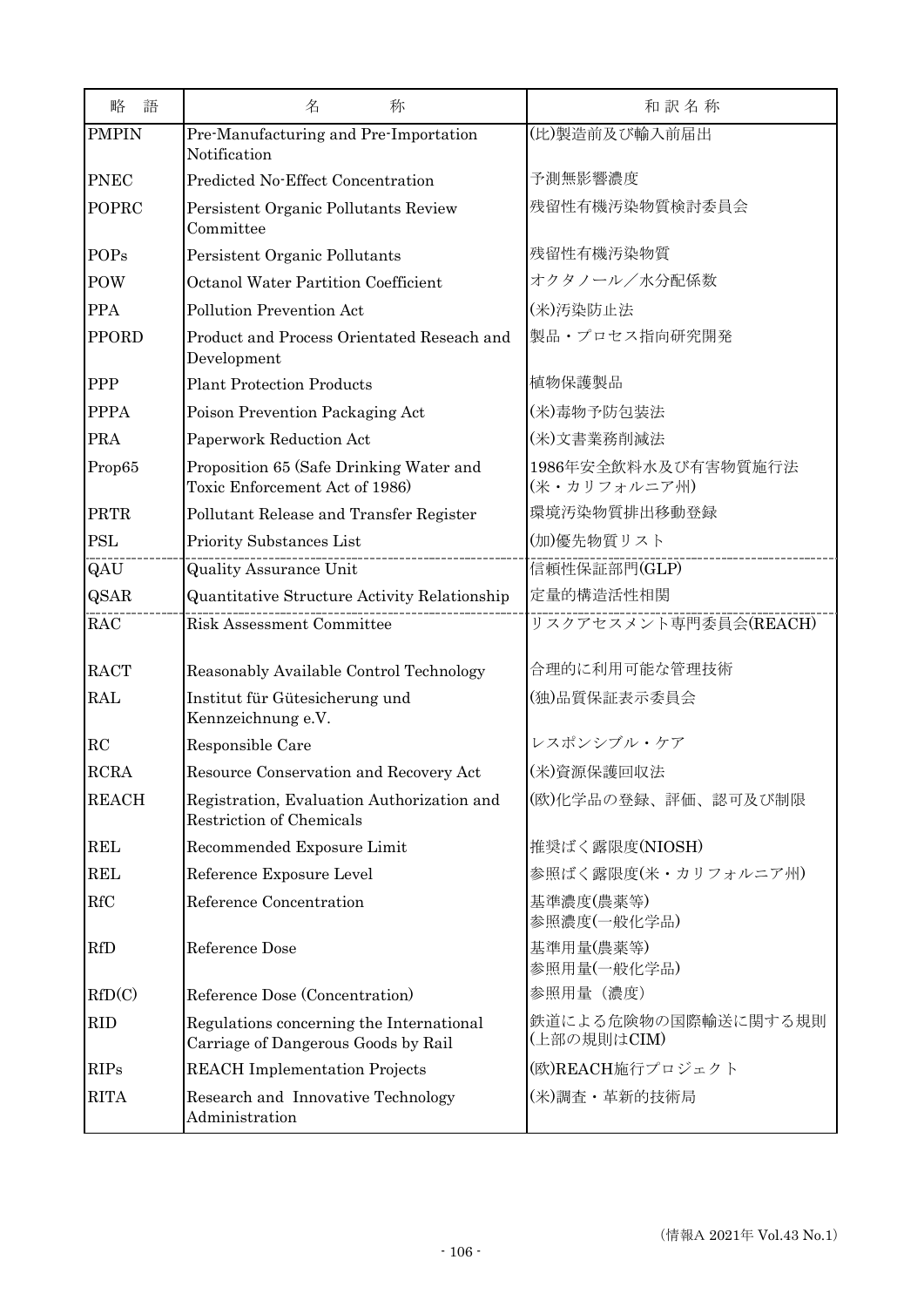| 語<br>略         | 名<br>称                                                                                                                         | 和訳名称                                    |
|----------------|--------------------------------------------------------------------------------------------------------------------------------|-----------------------------------------|
| <b>RIVM</b>    | Netherlands National Institute Public Health<br>and the Environment<br>(オランダ語)Rijksinstituut voor<br>Volksgezondheid en Milieu | オランダ国立公衆衛生環境研究所                         |
| <b>RMCL</b>    | Recommended Maximum Contaminant Level                                                                                          | (米)勧告最高汚染物質レベル                          |
| <b>RMM</b>     | Risk Management Measure                                                                                                        | (欧)リスクマネジメント措置                          |
| <b>RMOA</b>    | <b>Regulatory Management Option Analysis</b><br>(注) Risk→Regulatoryに変更(2018年)                                                  | (欧)規制マネジメントオプション解析                      |
| RoC            | Report on Carcinogens                                                                                                          | 発がん性物質報告書(NTP)                          |
| RoHS           | Restriction of Hazardous Substances Directive ((欧)有害性物質制限指令                                                                    |                                         |
| <b>ROI</b>     | The Registry of intentions                                                                                                     | (欧)意図の登録簿                               |
| <b>RTP</b>     | Reduced Test Package                                                                                                           | 軽減試験パッケージ                               |
| <b>SAB</b>     | Science Advisory Board                                                                                                         | (米)科学諮問委員会                              |
| <b>SACATM</b>  | Science Advisory Committee on Alternative<br><b>Toxicological Methods</b>                                                      | (米)代替試験法に関する科学諮問委員会                     |
| <b>SACC</b>    | Science Advisory Committee on Chemicals                                                                                        | (米)化学品に関する科学諮問委員会                       |
| <b>SADT</b>    | Self-Acclerating Decomposition Temperature                                                                                     | 自己加速分解温度                                |
| <b>SAHTECH</b> | Safety and Health Technology Center                                                                                            | (台)安全衛生技術中心                             |
| <b>SAICM</b>   | Strategic Approach to International chemical<br>Management                                                                     | 国際的な化学品管理のための戦略的アプ<br>ローチ(UNEP)         |
| <b>SAR</b>     | <b>Structure Activity Relationship</b>                                                                                         | 構造活性相関                                  |
| <b>SARA</b>    | Superfund Amendments and Reauthorization<br>Act                                                                                | (米)スーパーファンド改正・再承認法                      |
| <b>SAWS</b>    | State Administration of Work Safety                                                                                            | (中)国家安全生産監督管理総局 (2018年改<br>正前)          |
| <b>SCC-MEP</b> | Solid Waste and Chemicals Management<br>Center, the Ministry of Environment<br>Protection                                      | (中)環境保護部固体廃棄物及び化学品管理<br>技術中心 (2018年改正前) |
| <b>SCCP</b>    | Scientific Committee on Consumer Products                                                                                      | (欧)消費者製品に関する科学専門委員会                     |
| <b>SCCS</b>    | Scientific Committee on Consumer Safety                                                                                        | (欧)消費者安全に関する科学専門委員会                     |
| <b>SCF</b>     | Scientific Committee on Food                                                                                                   | (欧)食品に関する科学専門委員会                        |
| <b>SCHEER</b>  | Scientific Committee on Health,<br><b>Environmental and Emrging Risks</b>                                                      | (欧)健康、環境及び新興リスクに関する科<br>学専門委員会          |
| <b>SCOEL</b>   | Scientific Committee on Occupational<br><b>Exposure Limits</b>                                                                 | (欧)職業ばく露に関する科学専門委員会                     |
| <b>SDA</b>     | Soap and Detergent Association                                                                                                 | (米)石けん洗剤製造者協会                           |
| <b>SDS</b>     | Safety Data Sheet                                                                                                              | 安全性データシート                               |
| <b>SDWA</b>    | Safe Drinking Water Act                                                                                                        | (米)安全飲料水法                               |
| <b>SEA</b>     | Socio-Economic Analysis                                                                                                        | 社会経済分析(REACH)                           |
| <b>SEAC</b>    | Socio-Economic Analysis Committee                                                                                              | 社会経済分析専門委員会(REACH)                      |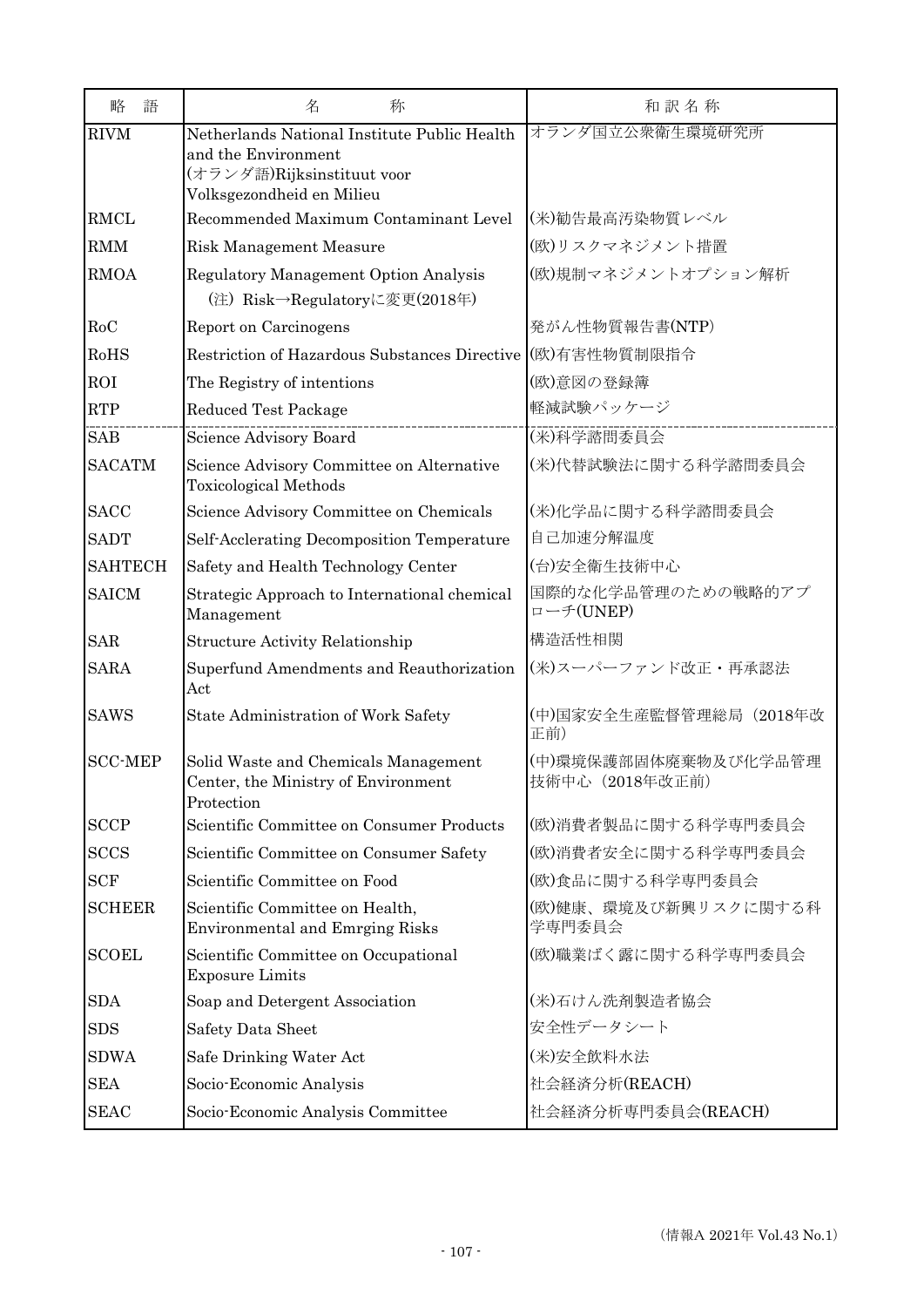| 語<br>略       | 名<br>称                                                     | 和訳名称              |
|--------------|------------------------------------------------------------|-------------------|
| <b>SETAC</b> | Society of Environmental Toxicology and<br>Chemistry       | 環境毒性学及び環境化学の国際学会  |
| <b>SIAM</b>  | SIDS Initial Assessment Meeting                            | SIDS初期評価会議        |
| <b>SIAP</b>  | SIDS Initial Assessment Profile                            | SIDS初期評価プロファイル    |
| <b>SIC</b>   | Standard Industrial Classification                         | 標準産業分類            |
| <b>SIDS</b>  | Screening Information Data Set                             | スクリーニング用情報データセット  |
| <b>SIEF</b>  | Substance Information Exchange Forum                       | (欧)物質情報交換フォーラム    |
| <b>SLCPs</b> | Short-Lived Climate Pollutants                             | 短寿命気候汚染物質         |
| <b>SLIM</b>  | Simpler Legislation for the Internal Market                | (欧)域内市場の規制簡素化     |
| <b>SMEs</b>  | Small and Medium-sized Enterprises                         | (欧)中小企業           |
| <b>SNAc</b>  | Significant New Activiy                                    | (加)重要新規活動         |
| <b>SNAP</b>  | Significant New Alternatives Policy                        | (米)重要新規代替品政策(CAA) |
| <b>SNIF</b>  | Structured Notification Interchange Format                 | (欧)構造化届出交換書式      |
| <b>SNUN</b>  | Significant New Use Notification                           | (米)重要新規利用届出(TSCA) |
| <b>SNUR</b>  | Significant New Use Rule                                   | (米)重要新規利用規則(TSCA) |
| <b>SOCMA</b> | Society of Chemical Manufacturers and<br><b>Affiliates</b> | (米)化学品製造者・関連業者協会  |
| <b>SPI</b>   | Society of the Plastics Industry                           | (米)プラスチック工業会      |
| <b>SPP</b>   | Security and Prosperity Partnership of North<br>America    | 北米安全保障・繁栄連携協定     |
| SQI          | Small Quantity Importation                                 | (比)少量輸入           |
| <b>STEL</b>  | Short-term Exposure Limit                                  | 短時間ばく露限度          |
| <b>STOT</b>  | Specific Target Organ Toxicity                             | 特定標的臟器毒性          |
| <b>SVHC</b>  | Substances of Very High Concern                            | (欧)高懸念物質          |
| <b>SWA</b>   | Safe Work Australia                                        | (豪)セーフワークオーストラリア  |
| <b>TBTC</b>  | Technical Barriers to Trade Commission                     | (米)貿易の技術的障壁委員会    |
| <b>TCCA</b>  | Toxic Chemicals Control Act                                | (韓)有害化学物質管理法      |
| <b>TDG</b>   | Transportation of Dangerous Goods                          | 危険物輸送(に関する勧告)(国連) |
| TDI          | Tolerable Daily Intake                                     | 耐容1日摂取量           |
| TDLo         | <b>Toxic Dose Lowest</b>                                   | 最小中毒量             |
| <b>TEAP</b>  | Technology and Economic Assessment Panel                   | 技術·経済評価パネル(UNEP)  |
| <b>TEF</b>   | <b>Toxicity Equivalency Factor</b>                         | 毒性等価係数            |
| <b>TFEU</b>  | Treaty on the Functioning of the European<br>Union         | (欧)EUの機能化に関する条約   |
| <b>TGD</b>   | Technical Guidance Document                                | (欧)技術手引書          |
| <b>TLV</b>   | Threshold Limit Value                                      | 許容濃度(ACGIH)       |
| TLV-C        | Threshold Limit Value-Ceiling                              | TLV-天井値(ACGIH)    |
| TME          | <b>Test Marketing Exemption</b>                            | (米)試験販売免除         |
| <b>TRGS</b>  | Technische Regeln für Gefahrstoffe                         | (独)危険物質に関する技術規則   |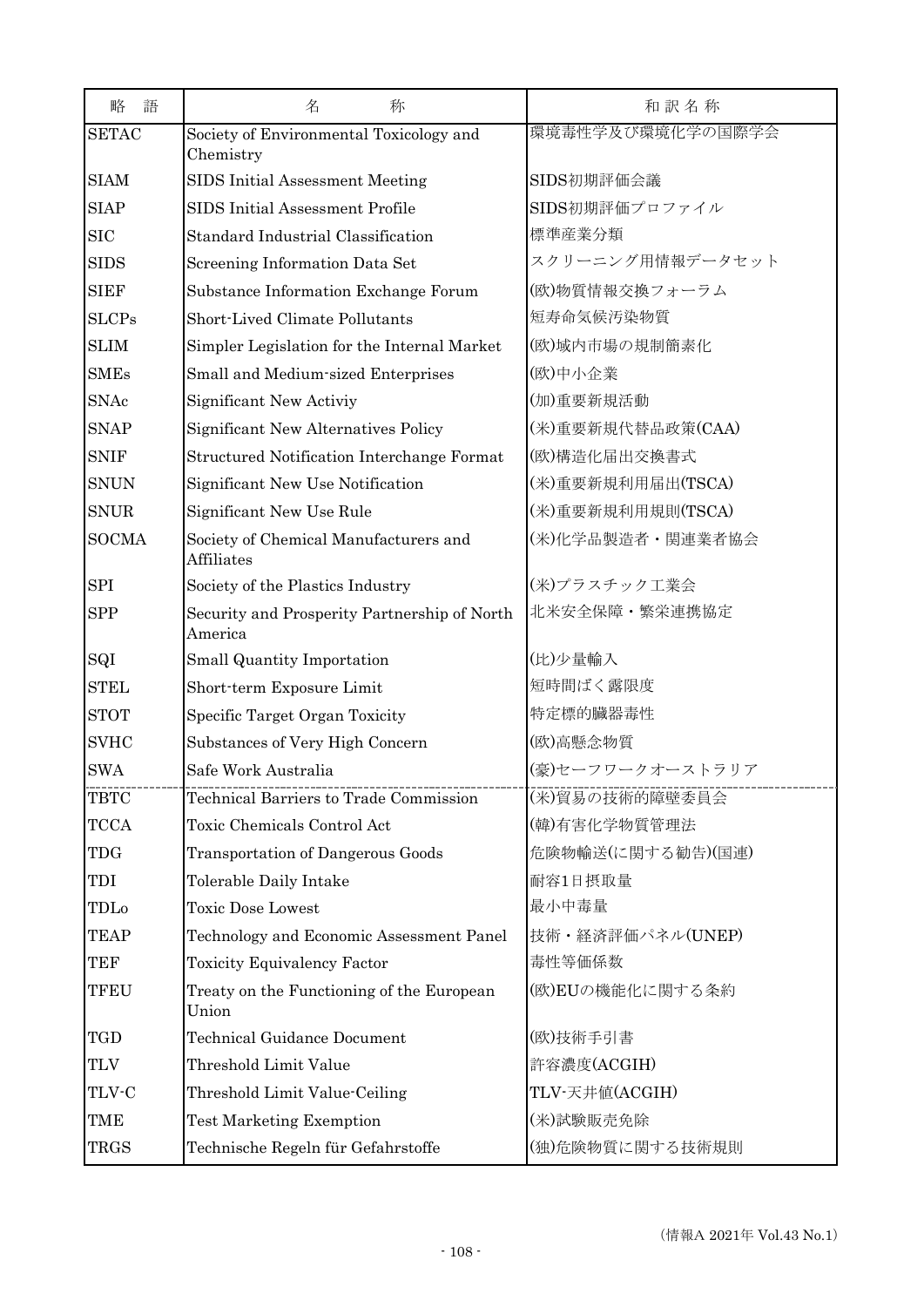| 略<br>語        | 名<br>称                                                                                 | 和訳名称                             |
|---------------|----------------------------------------------------------------------------------------|----------------------------------|
| TRI           | <b>Toxics Release Inventory</b>                                                        | (米)有害物質放出インベントリー(EPCRA)          |
|               |                                                                                        |                                  |
| <b>TSCA</b>   | Toxic Substances Control Act                                                           | (米)有害物質規制法                       |
| <b>TTC</b>    | Threshold of Toxicological Concern                                                     | 毒性学的懸念の閾値                        |
| <b>TUKES</b>  | Turvallisuus- ja kemikaalivirasto                                                      | (フィンランド)安全化学品庁                   |
| <b>TWA</b>    | Time Weighted Average                                                                  | 時間加重平均                           |
| <b>UAW</b>    | United Auto Workers                                                                    | 全米自動車労組                          |
| <b>UBA</b>    | <b>Umwelt Bundesamt</b>                                                                | (独)連邦環境局                         |
| UF            | <b>Uncertainty Factor</b>                                                              | 不確実性係数                           |
| <b>UFI</b>    | Unique Formular Identifier                                                             | (欧)固有の配合識別子                      |
| <b>UID</b>    | Unique Identifier                                                                      | (米)固有識別子                         |
| <b>UNCED</b>  | United Nations Conference on Environment<br>and Development                            | 国連環境開発会議                         |
| <b>UNECE</b>  | United Nations Economic Commission for<br>Europe                                       | 国連欧州経済委員会                        |
| <b>UNEP</b>   | United Nations Environment Programme                                                   | 国連環境計画                           |
| <b>UNFCC</b>  | United Nations Framework Convention on<br>Climate Change                               | 気候変動に関する国際連合枠組条約                 |
| <b>UNITER</b> | United Nations Institute for Training and<br>Research                                  | 国連訓練調査研究所                        |
| <b>UNRTDG</b> | United Nations Recommendations on the<br><b>Transport of Dangerous Goods</b>           | 国連危険物輸送勧告                        |
| <b>USGS</b>   | U.S. Geological Survey                                                                 | 米国地質調査所                          |
| <b>UVCB</b>   | Unknown or Variable composition, Complex<br>reaction products and Biological materials | 組成が不明又は不定の構成物、複雑な反応<br>生成物及び生物材料 |
| <b>VCCEP</b>  | Voluntary Children's Chemical Evaluation<br>Program                                    | (米)自発的な子供の化学品評価プログラム             |
| <b>VCI</b>    | Verband der Chemischen Industrie                                                       | (独)化学工業協会                        |
| Vinachemia    | Vietnam Chemicals Agency                                                               | (ベトナム)工商部化学品局                    |
| <b>VOC</b>    | Volatile Organic Compound                                                              | 揮発性有機化合物                         |
| vPvB          | Very Persistent, Very Bioaccumulative                                                  | 極めて難分解性で高い生物蓄積性                  |
| VTA           | <b>Voluntary Testing Agreement</b>                                                     | 自主試験協定                           |
| VwVwS         | Verwaltungsvorschrift wassergefährdende<br>Stoffe                                      | (独)水質危害物質行政規定                    |
| <b>WEEE</b>   | Waste Electrical and Electronic Equipment                                              | 電気及び電子機器廃棄物                      |
| WEO           | World Environmental Organization                                                       | 世界環境機関                           |
| <b>WGK</b>    | Wassergefährdungsklasse                                                                | (独)水質危害クラス                       |
| WHG           | Wasserhaushaltsgesetz                                                                  | (独)水管理法                          |
| WHMIS         | Workplace Hazardous Materials Information<br>System                                    | (加)作業場危険有害性物質情報システム              |
| WHO           | World Health Organization                                                              | 世界保健機関                           |